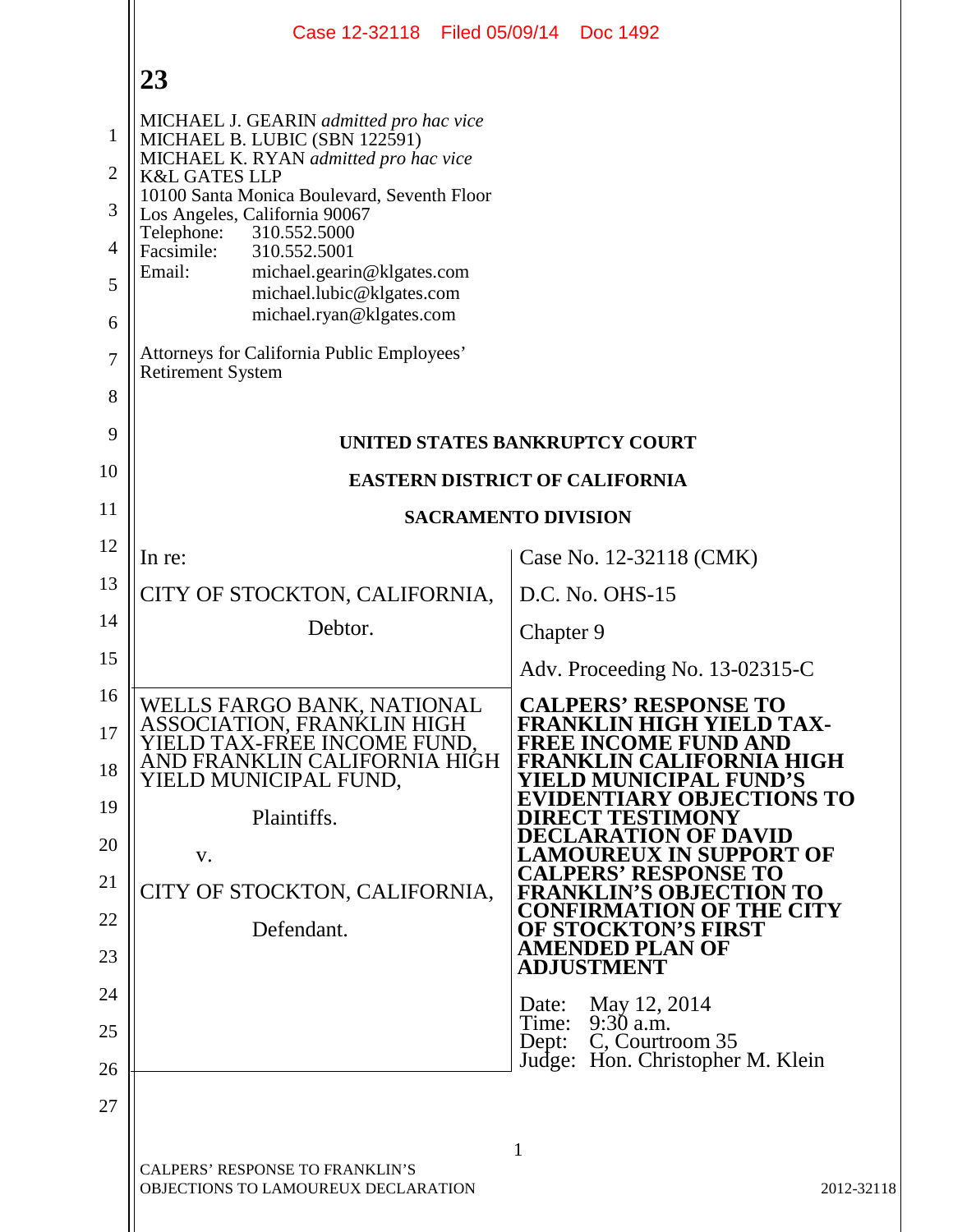6

7

8

9

10

11

1

The California Public Employees' Retirement System ("CalPERS") respectfully submits the following responses to the objections of Franklin High Yield Tax-Free Income Fund and Franklin California High Yield Municipal Fund (collectively, "Franklin") to the *Direct Testimony Declaration Of David Lamoureux In Support Of CalPERS' Response To Franklin's Objection To Confirmation Of The City Of Stockton's First Amended Plan Of Adjustment* (the "Lamoureux Decl.") [Dkt. Nos. 1439-1444].

12 CalPERS submits that all of Franklin's objections to the Lamoureux Decl. are without merit. Furthermore, CalPERS submits that Franklin will have the opportunity to cross-examine Mr. Lamoureux at trial in order to raise any alleged deficiencies in his declaration. To the extent the Court determines that any statements contained in Mr. Lamoureux's declaration require additional clarification or additional foundational support, CalPERS is prepared to present live testimony from Mr. Lamoureux at trial in order to lay the necessary foundation or provide clarification. CalPERS provides the following specific responses to Franklin's objections to the

14

13

Lamoureux Decl.:

| PARAGRAPH OBJECTED TO                                                                                                                                                                                                                                                                                                                                                                                                                                                                                                                                                                                                                                                                                                                                                                                                                                                                                       | <b>GROUNDS FOR</b><br><b>OBJECTION</b>                                                                                  | <b>RESPONSE TO</b><br><b>OBJECTIONS</b>                                                                                                                                                                                                                                                                                                                                                                                                                                                       |
|-------------------------------------------------------------------------------------------------------------------------------------------------------------------------------------------------------------------------------------------------------------------------------------------------------------------------------------------------------------------------------------------------------------------------------------------------------------------------------------------------------------------------------------------------------------------------------------------------------------------------------------------------------------------------------------------------------------------------------------------------------------------------------------------------------------------------------------------------------------------------------------------------------------|-------------------------------------------------------------------------------------------------------------------------|-----------------------------------------------------------------------------------------------------------------------------------------------------------------------------------------------------------------------------------------------------------------------------------------------------------------------------------------------------------------------------------------------------------------------------------------------------------------------------------------------|
| The role of a pension actuary is<br>6.<br>to determine how much money must be<br>contributed to a pension plan each year<br>in order to properly fund the benefits<br>promised to employees that will<br>become due in the future. This is done<br>through analysis of the financial<br>consequence of risk. Actuaries use<br>mathematics, statistics, and financial<br>theory to study uncertain future events,<br>particularly those of concern to<br>insurance and pension programs. For<br>example, pension actuaries analyze<br>probabilities related to the<br>demographics of pension plan members<br>(e.g., the likelihood of retirement,<br>disability and death) and economic<br>factors that may affect the value of<br>benefits or the value of assets held in a<br>pension plan's trust $(e.g.,$ investment<br>return rate, inflation rate and rate of<br>salary increases). Pension actuaries | Franklin objects to the<br>statements in this paragraph<br>because they are not<br>relevant. FED. R. EVID.<br>401, 402. | Franklin, not CalPERS<br>nor the City, have put the<br>relationship between<br>CalPERS and the City at<br>issue in this case. This<br>testimony explains who<br>CalPERS is and is<br>therefore relevant under<br>Franklin's theory of the<br>case. This paragraph<br>provides a basic<br>overview of actuarial<br>science, which is relevant<br>to the City's relationship<br>with CalPERS because it<br>goes directly to how<br>certain rates the City<br>pays to CalPERS are<br>calculated. |

OBJECTIONS TO LAMOUREUX DECLARATION 2012-32118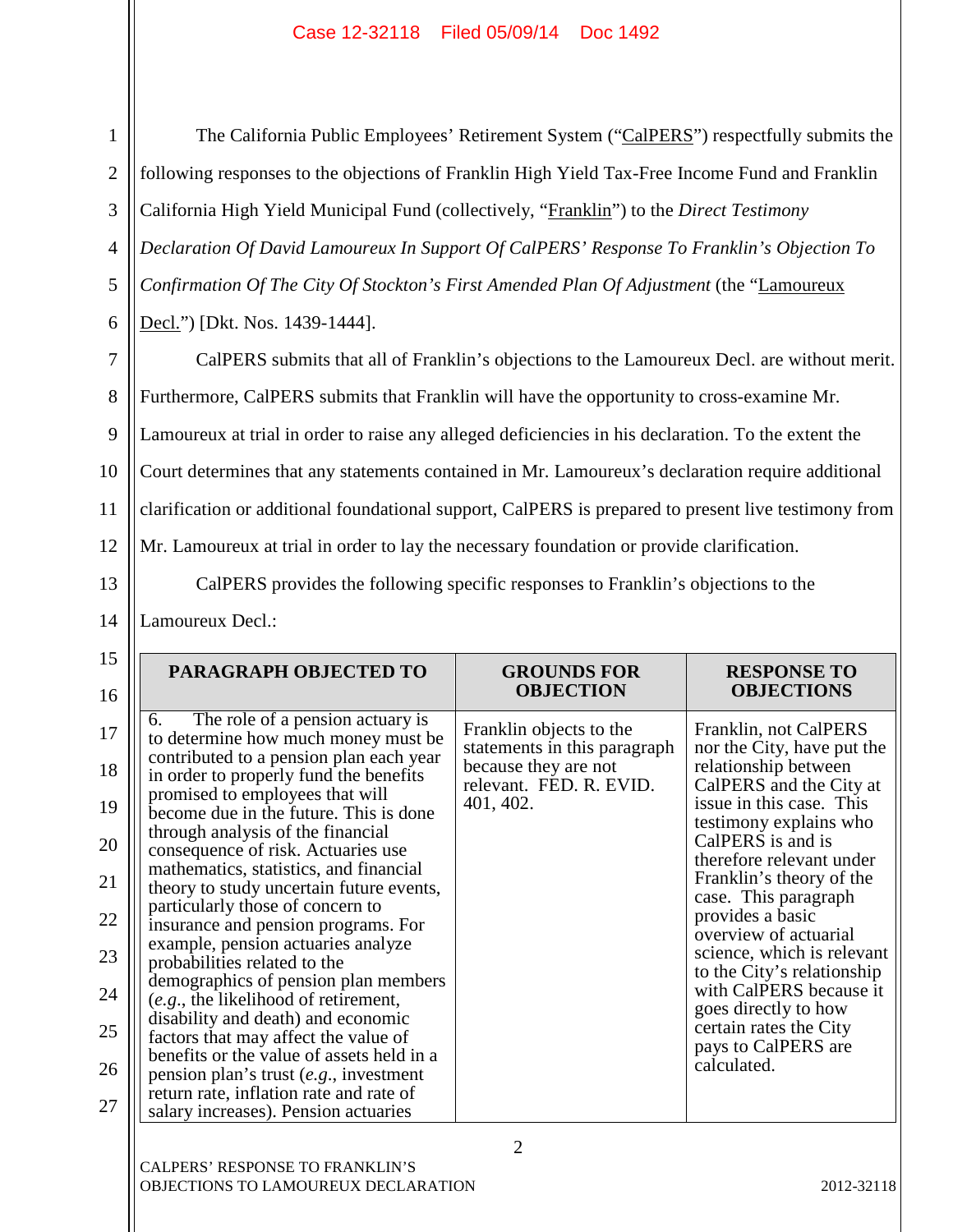| PARAGRAPH OBJECTED TO                                                                                                                                                                                                                                                                                                                                                                                                                                                                                                                                                                                                                                                                                                                                                                                                                                                                                  | <b>GROUNDS FOR</b><br><b>OBJECTION</b>                                                                                                                                                                                                                                                                                                                                                                                                 | <b>RESPONSE TO</b><br><b>OBJECTIONS</b>                                                                                                                                                                                                                                                                                                                                                                                                                                                                                                                                                                                   |
|--------------------------------------------------------------------------------------------------------------------------------------------------------------------------------------------------------------------------------------------------------------------------------------------------------------------------------------------------------------------------------------------------------------------------------------------------------------------------------------------------------------------------------------------------------------------------------------------------------------------------------------------------------------------------------------------------------------------------------------------------------------------------------------------------------------------------------------------------------------------------------------------------------|----------------------------------------------------------------------------------------------------------------------------------------------------------------------------------------------------------------------------------------------------------------------------------------------------------------------------------------------------------------------------------------------------------------------------------------|---------------------------------------------------------------------------------------------------------------------------------------------------------------------------------------------------------------------------------------------------------------------------------------------------------------------------------------------------------------------------------------------------------------------------------------------------------------------------------------------------------------------------------------------------------------------------------------------------------------------------|
| determine the value of pension benefits<br>and devise strategies for funding the<br>cost of the benefits that ensure benefits<br>are properly funded and maintain inter-<br>generational equity <i>(i.e.,</i> achieve equity<br>across generations of taxpayers, by<br>funding the employees' benefits while<br>they are rendering service, so that the<br>cost of the benefits is incurred by the<br>taxpayers receiving services from those<br>employees).                                                                                                                                                                                                                                                                                                                                                                                                                                           |                                                                                                                                                                                                                                                                                                                                                                                                                                        |                                                                                                                                                                                                                                                                                                                                                                                                                                                                                                                                                                                                                           |
| CalPERS is a statutorily created<br>7.<br>arm of the state of California that<br>functions as a third party administrator<br>for the pension system for California<br>public employees, which includes<br>approximately 2,600 separate plans.<br>The California Legislature established<br>CalPERS in 1932, in the midst of the<br>Great Depression, to provide retirement<br>benefits to California State employees.<br>Beginning in 1939, public "agencies"<br>(including municipalities like Stockton)<br>were allowed to elect to participate in<br>CalPERS. Ex. 1, Vested Rights of<br>CalPERS Members (July 2011) at 2<br>("CalPERS Profile"). CalPERS<br>administers the State's pension plan<br>and healthcare services for almost 1.7<br>million California public employees,<br>retirees, and their families. Ex. 2,<br>CalPERS Office of Public Affairs,<br>Facts at a Glance (April 2014). | Franklin objects to the<br>statements in this paragraph<br>because they are not<br>relevant. FED. R. EVID.<br>401, 402. Franklin further<br>objects to the underlined<br>statements in this paragraph<br>because they are improper<br>legal conclusions. FED. R.<br>EVID. 701.                                                                                                                                                         | Franklin, not CalPERS<br>nor the City, have put the<br>relationship between<br>CalPERS and the City at<br>issue in this case. This<br>testimony explains who<br>CalPERS is and is<br>therefore relevant under<br>Franklin's theory of the<br>case. With respect to the<br>second objection, that is<br>what California law says.<br>Numerous federal courts<br>have determined that<br>CalPERS is an "arm of<br>the State of California"<br>for purposes of Eleventh<br>Amendment immunity<br>and jurisdictional<br>purposes. The Court can<br>take judicial notice of<br>those cases and the<br>relevant California law. |
| 8.<br>The CalPERS Board is governed<br>by the California Constitution and<br>statutes, such as Cal. Const., art. XVI, §<br>17 subdiv. (b), which mandates that the<br>CalPERS Board ensure the rights of<br>CalPERS members and retirees to their<br>full earned benefits. In 1992, California<br>voters approved Proposition 162, which<br>gave the CalPERS Board exclusive<br>authority over the administration and<br>investment of pension funds. In<br>enacting Proposition 162, the electorate<br>amended article XVI, section 17 of the                                                                                                                                                                                                                                                                                                                                                         | Franklin objects to the<br>statements in this paragraph<br>because they are not<br>relevant. FED. R. EVID.<br>401, 402. Franklin further<br>objects to the underlined<br>statements in this paragraph<br>because they are either<br>(a) are improper legal<br>conclusions (FED. R.<br>EVID. 701); and/or (b) Mr.<br>Lamoureux's description of<br>the California Constitution<br>is not the best evidence of<br>that document (FED. E. | Franklin, not CalPERS<br>nor the City, have put the<br>relationship between<br>CalPERS and the City at<br>issue in this case. This<br>testimony explains who<br>CalPERS is and is<br>therefore relevant under<br>Franklin's theory of the<br>case. With respect to the<br>second objection, again,<br>the California<br>Constitution, and the<br>cases interpreting it, says<br>what it says and this                                                                                                                                                                                                                     |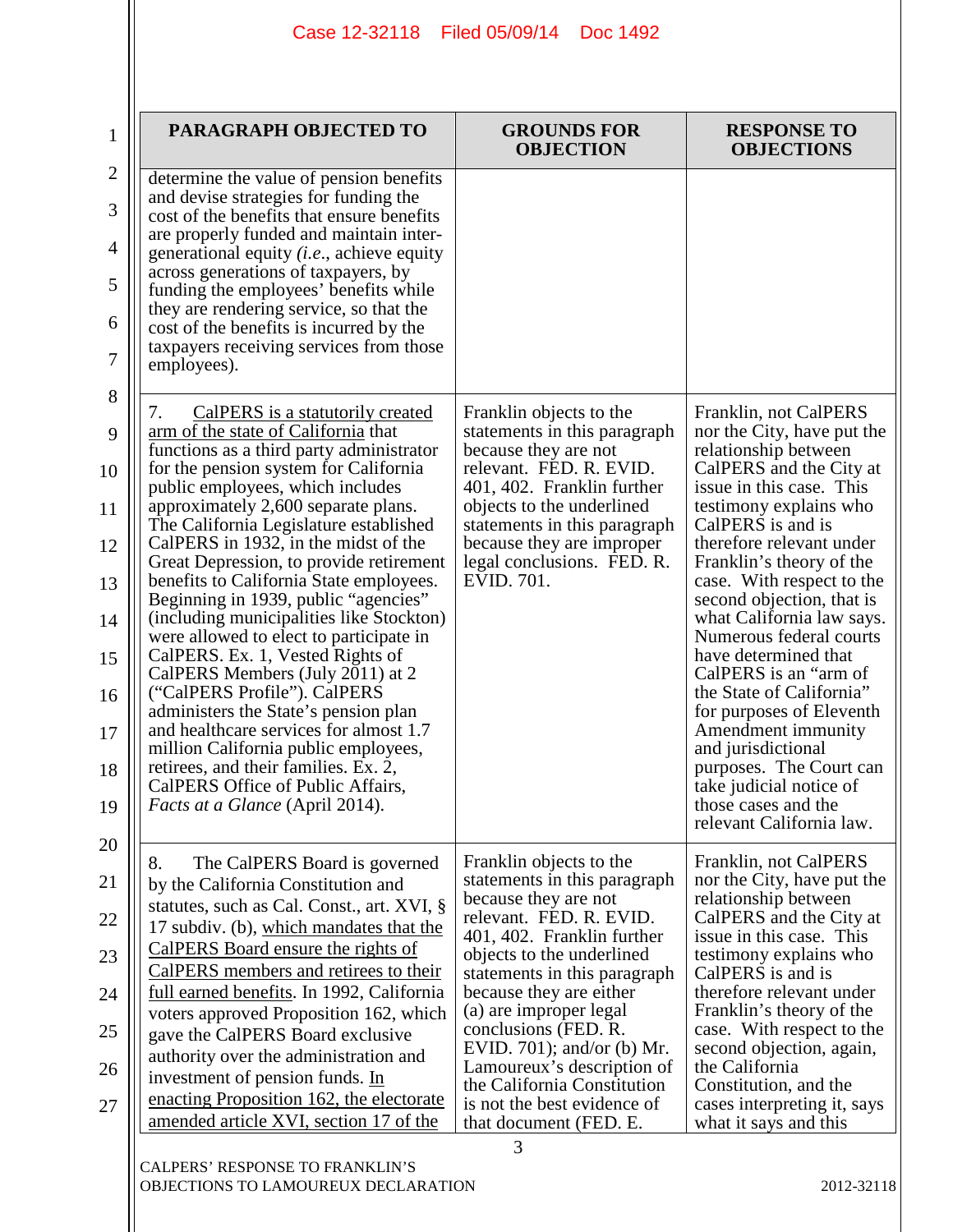| $\mathbf{1}$   | PARAGRAPH OBJECTED TO                                                         | <b>GROUNDS FOR</b><br><b>OBJECTION</b> | <b>RESPONSE TO</b><br><b>OBJECTIONS</b>                   |
|----------------|-------------------------------------------------------------------------------|----------------------------------------|-----------------------------------------------------------|
| $\overline{2}$ | California Constitution, to read in part                                      | EVID. 1002).                           | testimony is not a legal                                  |
| 3              | as follows:                                                                   |                                        | conclusion because it<br>explains CalPERS'                |
| 4              | Notwithstanding any other provisions                                          |                                        | understanding of these<br>provisions. As for the          |
|                | of law or this Constitution to the                                            |                                        | third objection, again, the                               |
| 5              | contrary, the retirement board of a                                           |                                        | law and legislative                                       |
| 6              | public pension or retirement system                                           |                                        | history, which is attached<br>as an exhibit, says what it |
|                | shall have plenary authority and<br>fiduciary responsibility for investment   |                                        | says and the Court can                                    |
| $\overline{7}$ | of moneys and administration of the                                           |                                        | take judicial notice of                                   |
| 8              | system, subject to the following: [¶]                                         |                                        | what it says.                                             |
|                | The retirement board shall  have                                              |                                        |                                                           |
| 9              | sole and exclusive responsibility to                                          |                                        |                                                           |
| 10             | administer the system in a manner that                                        |                                        |                                                           |
|                | will assure prompt delivery of benefits                                       |                                        |                                                           |
| 11             | and related services to the participants                                      |                                        |                                                           |
| 12             | and their beneficiaries.                                                      |                                        |                                                           |
|                | Ex. 3, (relevant portions of official                                         |                                        |                                                           |
| 13             | ballot pamphlet (Nov. 3, 1992)).                                              |                                        |                                                           |
|                | Proposition 162 amended the                                                   |                                        |                                                           |
| 14             | California Constitution to provide that                                       |                                        |                                                           |
| 15             | the CalPERS Board has "the sole and                                           |                                        |                                                           |
|                | exclusive power to provide for actuarial                                      |                                        |                                                           |
| 16             | services in order to assure the                                               |                                        |                                                           |
| 17             | competency of the assets" of the                                              |                                        |                                                           |
|                | system. Cal. Const., art. XVI, § 17,<br>subdiv. (e). The intent behind the    |                                        |                                                           |
| 18             | measure was to protect public pension                                         |                                        |                                                           |
| 19             | funds 4 by vesting the authority to                                           |                                        |                                                           |
|                | direct actuarial determinations solely                                        |                                        |                                                           |
| 20             | with the CalPERS Board. Ex. 3 at 36                                           |                                        |                                                           |
| 21             | (relevant portions of official ballot                                         |                                        |                                                           |
|                | pamphlet (Nov. 3, 1992)). By granting                                         |                                        |                                                           |
| 22             | the CalPERS Board sole authority to<br>administer the system, Proposition 162 |                                        |                                                           |
| 23             | prevented the legislative and executive                                       |                                        |                                                           |
|                | branches from "raiding" pension funds                                         |                                        |                                                           |
| 24             | to balance the State budget. <i>Id.</i> at 38.                                |                                        |                                                           |
| 25             |                                                                               |                                        |                                                           |
|                |                                                                               |                                        |                                                           |
| 26             |                                                                               |                                        |                                                           |
| 27             |                                                                               |                                        |                                                           |
|                |                                                                               |                                        |                                                           |

4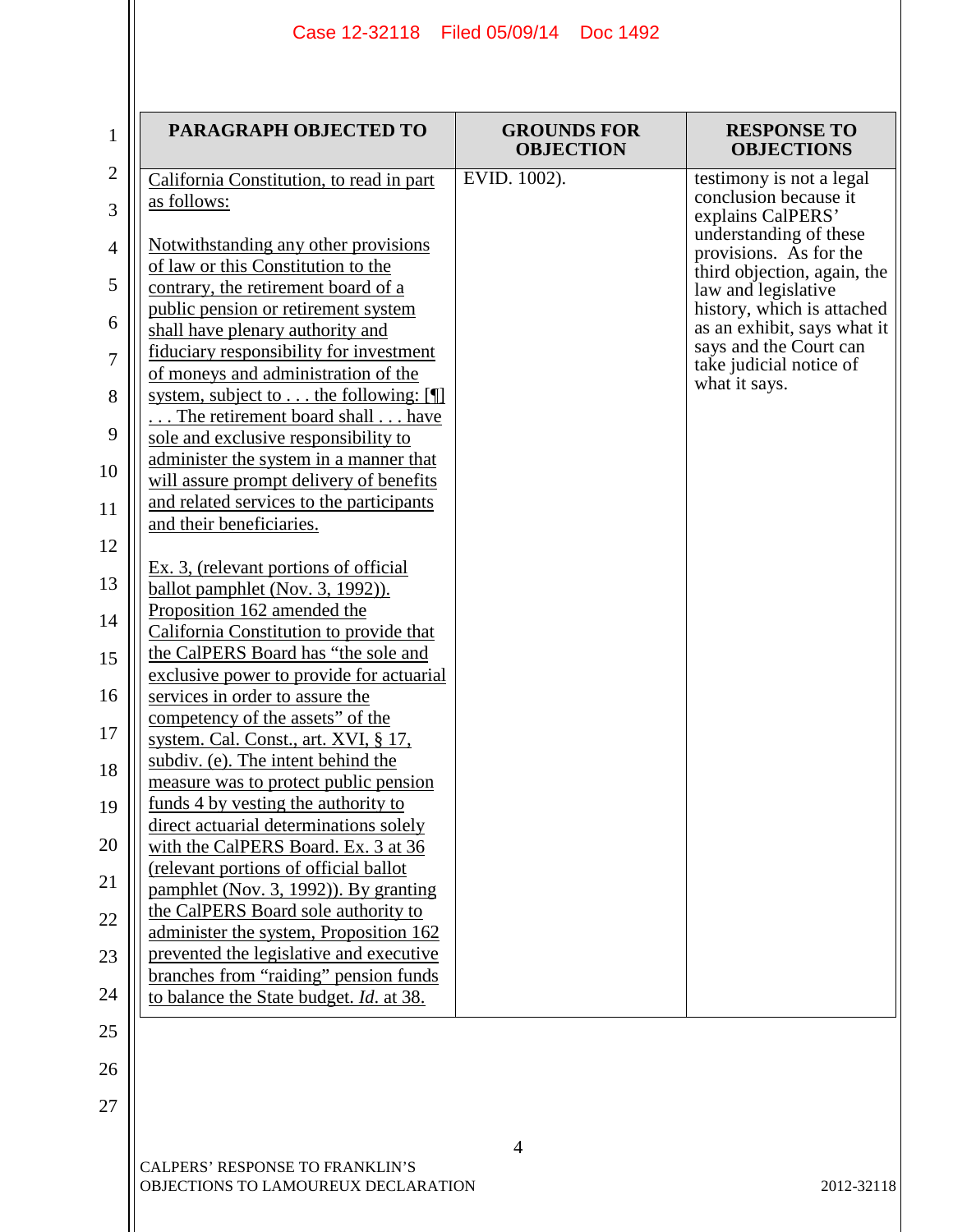| $\mathbf{1}$   |  |
|----------------|--|
| $\overline{2}$ |  |
| 3              |  |
| $\overline{4}$ |  |

| 1                             | PARAGRAPH OBJECTED TO                                                                                                                                                                                                                                                           | <b>GROUNDS FOR</b><br><b>OBJECTION</b>                                                                                                                                                                  | <b>RESPONSE TO</b><br><b>OBJECTIONS</b>                                                                                                                                           |
|-------------------------------|---------------------------------------------------------------------------------------------------------------------------------------------------------------------------------------------------------------------------------------------------------------------------------|---------------------------------------------------------------------------------------------------------------------------------------------------------------------------------------------------------|-----------------------------------------------------------------------------------------------------------------------------------------------------------------------------------|
| $\overline{2}$<br>3<br>4<br>5 | The CalPERS Board is governed<br>9.<br>by the California Public Employees<br>Retirement Law (the "PERL"), which<br>imposes statutory obligations on the<br>Board and employers such as the City<br>of Stockton. Under the PERL, Stockton<br>has certain obligations to CalPERS, | Franklin objects to the<br>statements in this paragraph<br>because they are not<br>relevant. FED. R. EVID.<br>401, 402. Franklin further<br>objects to the statements in<br>this paragraph because they | Franklin, not CalPERS<br>nor the City, have put the<br>relationship between<br>CalPERS and the City at<br>issue in this case. This<br>testimony explains who<br>CalPERS is and is |
| 6<br>7                        | and CalPERS in turn has obligations to<br>the City of Stockton's current and<br>former employees to provide retirement                                                                                                                                                          | are improper legal<br>conclusions. FED. R.<br>EVID. 701.                                                                                                                                                | therefore relevant under<br>Franklin's theory of the<br>case. As for the second                                                                                                   |
| 8                             | benefits in accordance with the<br>provisions of PERL. These statutory<br>obligations are not directly affected by<br>the acceptance, rejection or                                                                                                                              |                                                                                                                                                                                                         | objection, again, the law<br>says what it says and the<br>Court can take judicial<br>notice of it.                                                                                |
| 9<br>10                       | modifications of the City's collective<br>bargaining agreements.                                                                                                                                                                                                                |                                                                                                                                                                                                         |                                                                                                                                                                                   |
| 11                            | 10.<br>For public employees serving<br>municipalities in California, the                                                                                                                                                                                                        | Franklin objects to the<br>statements in this paragraph                                                                                                                                                 | See Response to $\P$ 9.                                                                                                                                                           |
| 12                            | legislature created a three-party<br>structure under which CalPERS                                                                                                                                                                                                              | because they are not<br>relevant. FED. R. EVID.                                                                                                                                                         |                                                                                                                                                                                   |
| 13<br>14                      | provides retirement benefits. First, each<br>municipality elects a "contract" with<br>CalPERS that triggers the applicability                                                                                                                                                   | 401, 402. Franklin further<br>objects to the statements in<br>this paragraph because they                                                                                                               |                                                                                                                                                                                   |
| 15                            | of statutes including the PERL and<br>other laws, regulations and policies                                                                                                                                                                                                      | are improper legal<br>conclusions. FED. R.                                                                                                                                                              |                                                                                                                                                                                   |
| 16                            | governing the provision of pension<br>benefits through CalPERS. Second,<br>each public servant has an employment                                                                                                                                                                | EVID. 701.                                                                                                                                                                                              |                                                                                                                                                                                   |
| 17                            | contract with the municipality that<br>includes pension benefits. Finally,                                                                                                                                                                                                      |                                                                                                                                                                                                         |                                                                                                                                                                                   |
| 18<br>19                      | CalPERS has a constitutionally defined<br>responsibility to provide pension<br>benefits to its members and retirees and                                                                                                                                                         |                                                                                                                                                                                                         |                                                                                                                                                                                   |
| 20                            | to protect these benefits.                                                                                                                                                                                                                                                      |                                                                                                                                                                                                         |                                                                                                                                                                                   |
| 21                            | Less than one hundred agencies<br>11.<br>have terminated their relationship with<br>CalPERS in the more than eighty years                                                                                                                                                       | Franklin objects to the<br>statements in this paragraph<br>because they are not                                                                                                                         | Franklin, not CalPERS<br>nor the City, have put the<br>relationship between                                                                                                       |
| 22                            | of the existence of the system. Virtually<br>all of these terminating agencies are                                                                                                                                                                                              | relevant. FED. R. EVID.<br>401, 402. Franklin further                                                                                                                                                   | CalPERS and the City at<br>issue in this case. This                                                                                                                               |
| 23                            | very small local districts or agencies<br>and most employers have terminated                                                                                                                                                                                                    | objects to the underlined<br>statements in this paragraph                                                                                                                                               | testimony explains who<br>CalPERS is and is                                                                                                                                       |
| 24<br>25                      | because they are winding up their<br>operations and ceasing business. No<br>employer the size of the City of                                                                                                                                                                    | because they are vague,<br>speculative, and lack<br>foundation. FED. R. EVID.                                                                                                                           | therefore relevant under<br>Franklin's theory of the<br>case. As CalPERS'                                                                                                         |
| 26                            | Stockton has ever terminated its<br>relationship with CalPERS. CalPERS                                                                                                                                                                                                          | 602.                                                                                                                                                                                                    | Deputy Chief Actuary,<br>the witness has direct                                                                                                                                   |
| 27                            | administers a terminated agency pool<br>for agencies that terminate their<br>relationship with CalPERS. As of June                                                                                                                                                              |                                                                                                                                                                                                         | knowledge of these facts<br>based upon his personal<br>review of CalPERS'                                                                                                         |
|                               |                                                                                                                                                                                                                                                                                 | 5                                                                                                                                                                                                       |                                                                                                                                                                                   |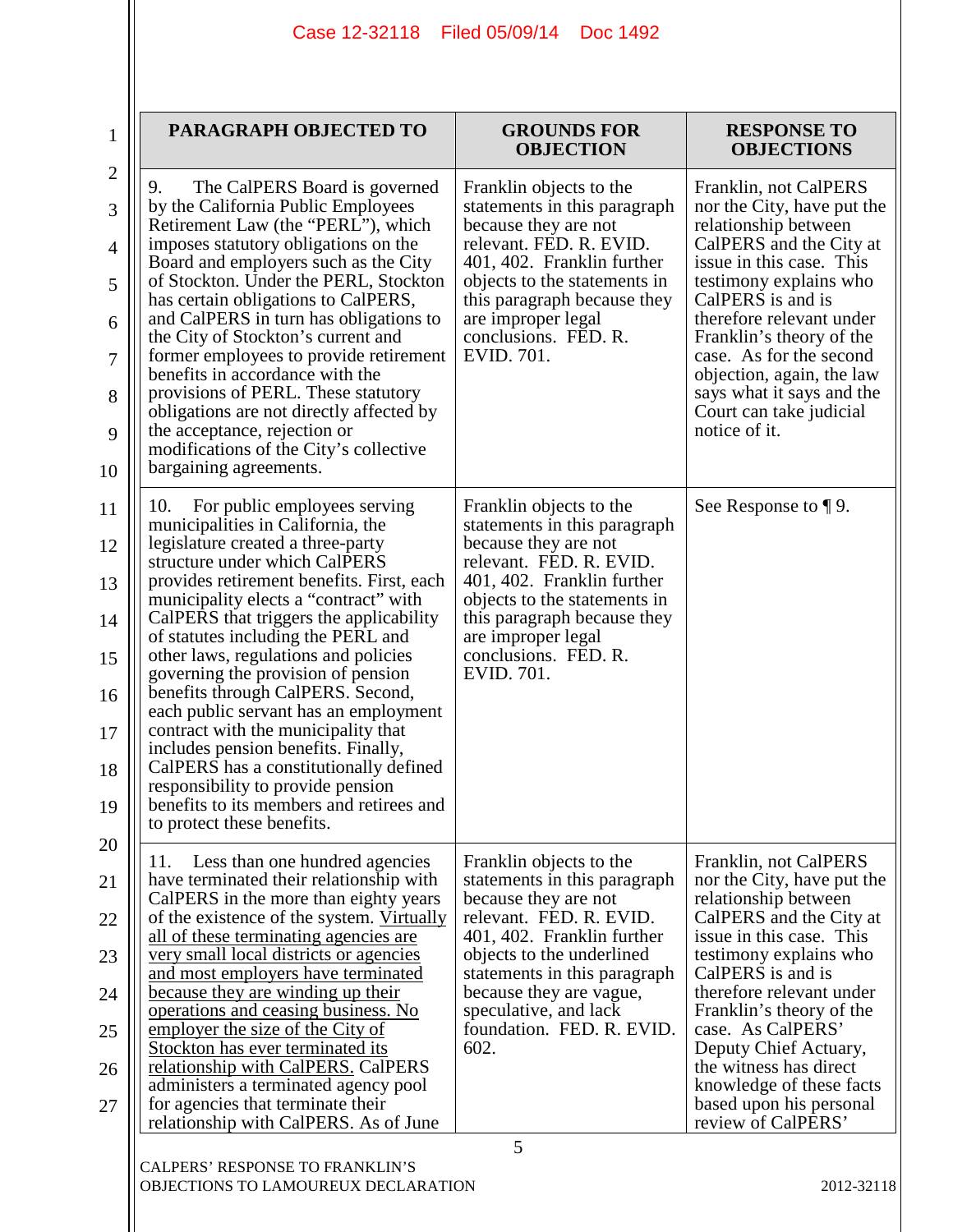| $\mathbf 1$  | PARAGRAPH OBJECTED TO                                                                                                    | <b>GROUNDS FOR</b><br><b>OBJECTION</b>                                             | <b>RESPONSE TO</b><br><b>OBJECTIONS</b>                                        |
|--------------|--------------------------------------------------------------------------------------------------------------------------|------------------------------------------------------------------------------------|--------------------------------------------------------------------------------|
| $\mathbf{2}$ | 30, 2012, there were 90 agencies that<br>had terminated their contract with                                              |                                                                                    | business records.                                                              |
| 3            | <b>CalPERS</b> for which CalPERS<br>continues to administer benefits                                                     |                                                                                    |                                                                                |
| 4            | through the terminated agency pool. As<br>of June 30, 2012, the terminated                                               |                                                                                    |                                                                                |
| 5            | agency pool held about \$178 million in<br>assets and \$89 million in pension                                            |                                                                                    |                                                                                |
| 6            | obligations. These pension obligations<br>covered 740 members and/or                                                     |                                                                                    |                                                                                |
| 7            | beneficiaries currently receiving a                                                                                      |                                                                                    |                                                                                |
| 8            | benefit and 349 members that have not<br>yet retired 5 but are entitled to a                                             |                                                                                    |                                                                                |
| 9            | deferred retirement benefit. By<br>comparison, the termination liability                                                 |                                                                                    |                                                                                |
| 10           | for the Stockton plans alone would<br>affect approximately 2,518 members                                                 |                                                                                    |                                                                                |
| 11           | that have not yet retired but are entitled<br>to a deferred retirement benefit and                                       |                                                                                    |                                                                                |
| 12           | 2,075 members and/or beneficiaries<br>currently receiving a benefit, and                                                 |                                                                                    |                                                                                |
| 13           | would result in termination obligations<br>exceeding \$2.6 billion for both plans                                        |                                                                                    |                                                                                |
| 14           | while the assets as of June 30, 2012<br>totaled about \$1 billion.                                                       |                                                                                    |                                                                                |
| 15           | 12.<br>Of the more than 1500 public                                                                                      | Franklin objects to the                                                            | Franklin, not CalPERS                                                          |
| 16<br>17     | agencies that contract for pension<br>services with CalPERS, none of them<br>(other than the bankrupt City of San        | statements in this paragraph<br>because they are not<br>relevant. FED. R. EVID.    | nor the City, have put the<br>relationship between<br>CalPERS and the City at  |
| 18           | Bernardino) were delinquent by an<br>amount in excess of \$150,000 as of                                                 | 401, 402.                                                                          | issue in this case. This<br>testimony is relevant                              |
|              | March 31, 2013.                                                                                                          |                                                                                    | because it undercuts<br>Franklin's theory of the                               |
| 19<br>20     |                                                                                                                          |                                                                                    | case--that pensions<br>administered by<br>CalPERS are financially              |
| 21           |                                                                                                                          |                                                                                    | problematic for<br>municipalities in                                           |
| 22           |                                                                                                                          |                                                                                    | California.                                                                    |
| 23           | 13.<br>The basic premise of a defined<br>benefit pension plan is to defer                                                | Franklin objects to the<br>statements in this paragraph                            | Franklin, not CalPERS<br>nor the City, have put the                            |
| 24           | compensation received during<br>employees' peak earning years to their                                                   | because they are not<br>relevant. FED. R. EVID.                                    | relationship between                                                           |
| 25           | lowest earning years. The amounts of                                                                                     | 401, 402. Franklin further                                                         | CalPERS and the City at<br>issue in this case. This                            |
| 26           | such deferred payments are determined<br>based on actuarial assumptions and                                              | objects to the underlined<br>statements in this paragraph                          | testimony explains who<br>CalPERS is and is                                    |
| 27           | calculations, and the risk is pooled<br>among the participants in the plan. For<br>a homogeneous population, predictions | because they contain<br>improper opinion testimony<br>that is not rationally based | therefore relevant under<br>Franklin's theory of the<br>case. Again, given the |
|              |                                                                                                                          | 6                                                                                  |                                                                                |
|              | CALPERS' RESPONSE TO FRANKLIN'S<br>OBJECTIONS TO LAMOUREUX DECLARATION                                                   |                                                                                    | 2012-32118                                                                     |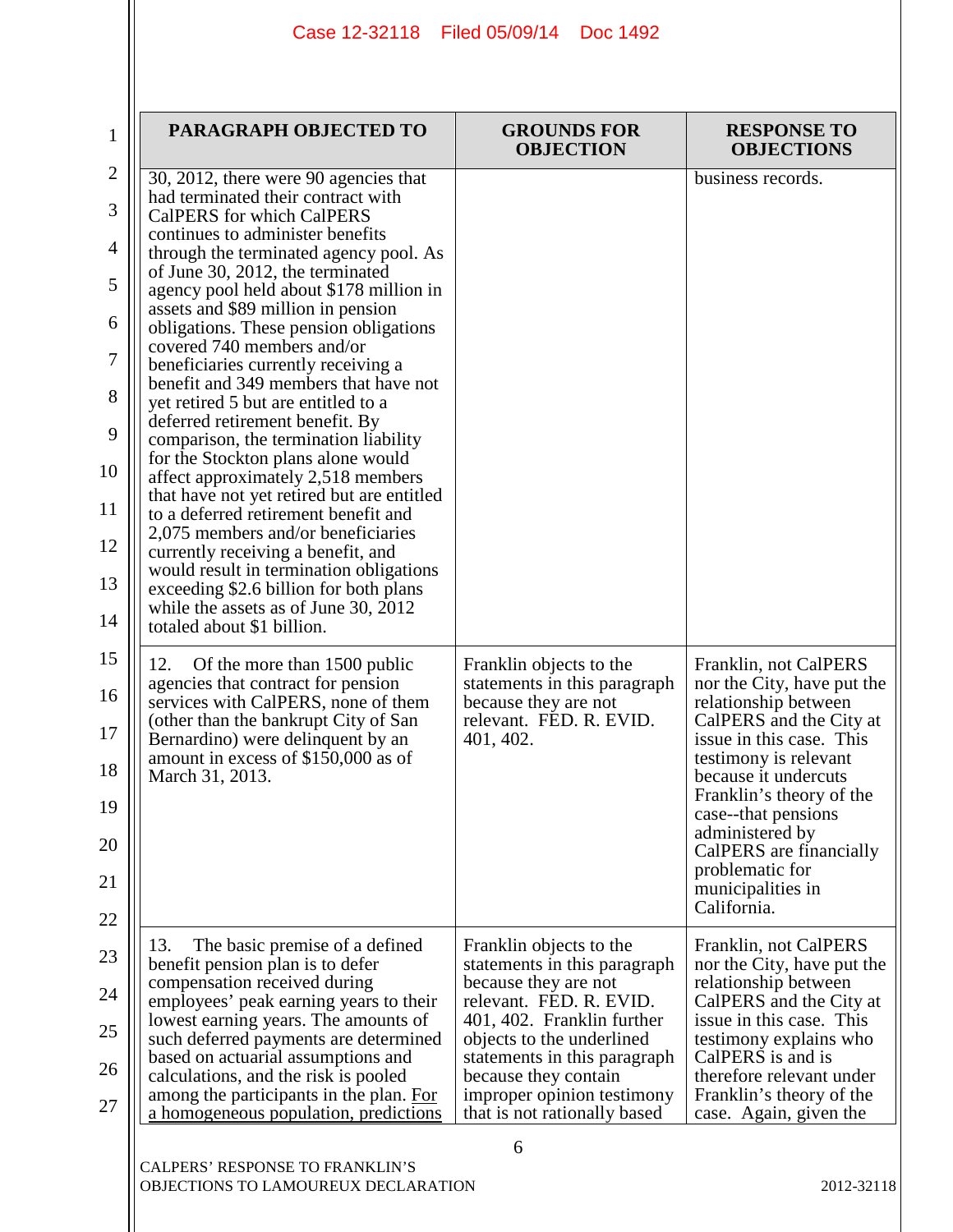| $\mathbf{1}$                                             | PARAGRAPH OBJECTED TO                                                                                                                                                                                                                                                                                                                                                                                                                                                                                                                                                                                                                                                                                             | <b>GROUNDS FOR</b><br><b>OBJECTION</b>                                                                                                                                                                                                                                         | <b>RESPONSE TO</b><br><b>OBJECTIONS</b>                                                                                                                                                                                                                                                                                                                                                                             |
|----------------------------------------------------------|-------------------------------------------------------------------------------------------------------------------------------------------------------------------------------------------------------------------------------------------------------------------------------------------------------------------------------------------------------------------------------------------------------------------------------------------------------------------------------------------------------------------------------------------------------------------------------------------------------------------------------------------------------------------------------------------------------------------|--------------------------------------------------------------------------------------------------------------------------------------------------------------------------------------------------------------------------------------------------------------------------------|---------------------------------------------------------------------------------------------------------------------------------------------------------------------------------------------------------------------------------------------------------------------------------------------------------------------------------------------------------------------------------------------------------------------|
| $\overline{2}$<br>3<br>$\overline{4}$<br>5<br>6<br>7     | <u>for larger groups are more accurate</u><br>than for smaller groups. Accordingly,<br>as a pool is made smaller and smaller,<br>the volatility of the cost per member<br>increases because the risk is pooled<br>among a smaller group.                                                                                                                                                                                                                                                                                                                                                                                                                                                                          | on Mr. Lamoureux's<br>perception and not helpful<br>to clearly understand Mr.<br>Lamoureux's testimony or<br>to determine a fact in issue.<br>FED. R. EVID. 701.                                                                                                               | witness is the Deputy<br>Chief Actuary for<br>CalPERS, the witness<br>has personal knowledge<br>of these facts. Moreover,<br>it is not a legal<br>conclusion; rather, it<br>explains the basics of<br>actuarial science, which<br>the witness is more than<br>qualified to testify about.                                                                                                                           |
| 8<br>9<br>10<br>11<br>12<br>13<br>14<br>15<br>16         | The sources of funds used to<br>14.<br>provide the pension benefits are<br>employee contributions, employer<br>contributions and investment income.<br>Employee contributions are set by<br>statute and vary by benefit level. Under<br><u>pension reform enacted by the</u><br>California legislature in 2011, new<br>employees must pay half of the<br>"Normal Cost," which is the annual<br>cost of service accrual for the<br>upcoming fiscal year for active<br>employees in the absence of any<br>unfunded or overfunded liability to be<br>amortized. Normal Cost is expressed as<br>a percentage of the employer's covered<br>payroll.                                                                    | Franklin objects to the<br>statements in this paragraph<br>because they are not<br>relevant. FED. R. EVID.<br>401, 402. Franklin further<br>objects to the underlined<br>statements in this paragraph<br>because they are improper<br>legal conclusions. FED. R.<br>EVID. 701. | Franklin, not CalPERS<br>nor the City, have put the<br>relationship between<br>CalPERS and the City at<br>issue in this case. This<br>testimony explains who<br>CalPERS is and is<br>therefore relevant under<br>Franklin's theory of the<br>case. Further, this is not<br>a legal conclusion as it<br>explains CalPERS'<br>understanding of recent<br>reforms and further<br>explains how rates are<br>calculated. |
| 17<br>18<br>19<br>20<br>21<br>22<br>23<br>24<br>25<br>26 | A city's contribution obligations<br>15.<br>to CalPERS are determined on an<br>actuarial basis, taking into account<br>investment returns, mortality rates.<br>projected retirement pattern, projected<br>compensation and other factors. All<br>actuarial calculations are based on a<br>number of assumptions about the future<br>such as demographic assumptions<br>including the percentage of employees<br>that will terminate, die, become<br>disabled and retire each future year and<br>economic assumptions including 6<br>future salary increases for each active<br>employee and future investment<br>returns. The key role of the actuary is<br>to spread this cost over time in a<br>manageable way. | Franklin objects to the<br>statements in this paragraph<br>because they are not<br>relevant. FED. R. EVID<br>401, 402.                                                                                                                                                         | Franklin, not CalPERS<br>nor the City, have put the<br>relationship between<br>CalPERS and the City at<br>issue in this case. This<br>testimony explains who<br>CalPERS and how it<br>functions, and is<br>therefore relevant under<br>Franklin's theory of the<br>case.                                                                                                                                            |
| 27                                                       |                                                                                                                                                                                                                                                                                                                                                                                                                                                                                                                                                                                                                                                                                                                   |                                                                                                                                                                                                                                                                                |                                                                                                                                                                                                                                                                                                                                                                                                                     |

7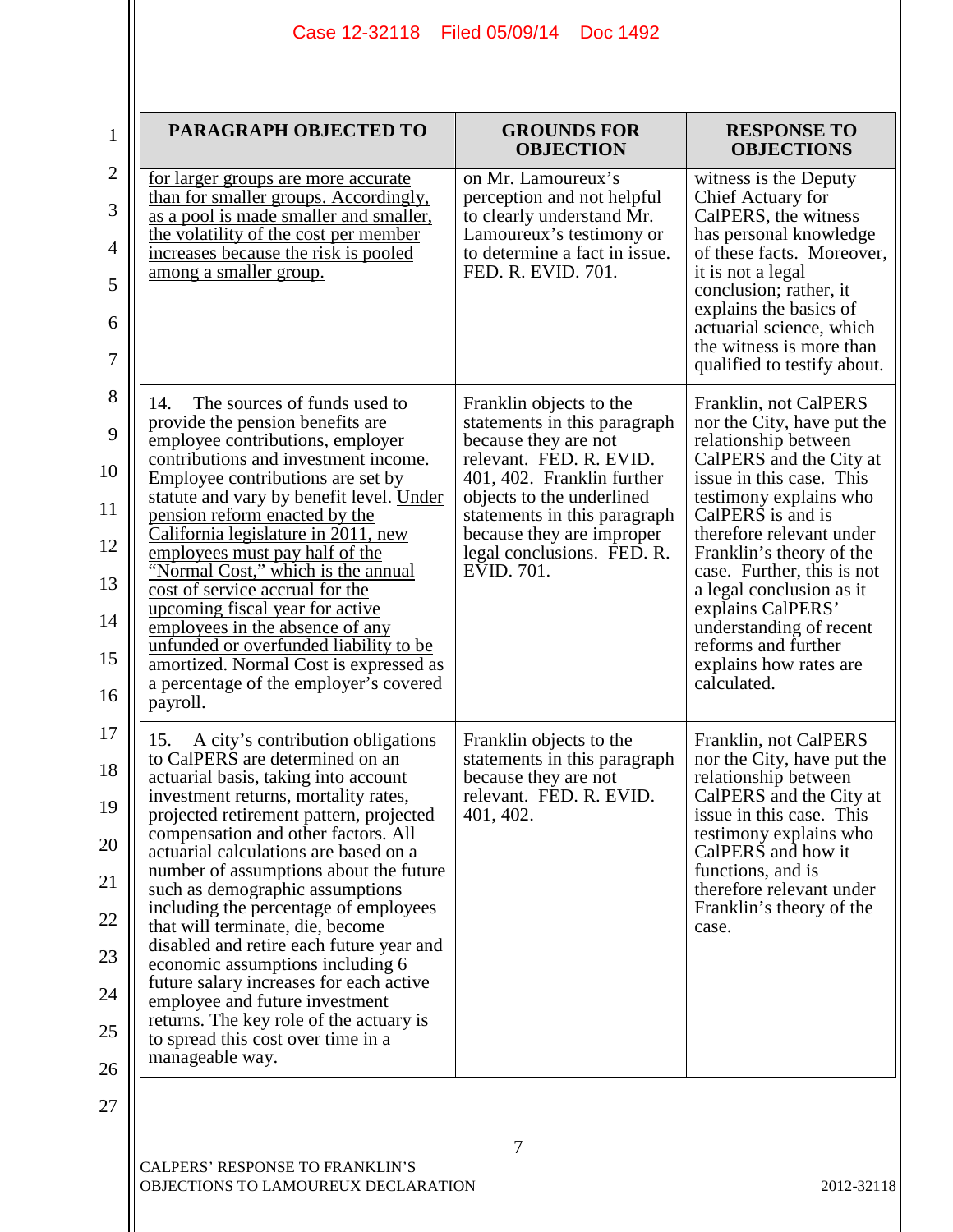| PARAGRAPH OBJECTED TO                                                                                                  | <b>GROUNDS FOR</b><br><b>OBJECTION</b>                                          | <b>RESPONSE TO</b><br><b>OBJECTIONS</b>                                       |
|------------------------------------------------------------------------------------------------------------------------|---------------------------------------------------------------------------------|-------------------------------------------------------------------------------|
| Investment income is based on<br>16.<br>actual performance but must be                                                 | Franklin objects to the<br>statements in this paragraph                         | Franklin, not CalPERS<br>nor the City, have put the                           |
| estimated in order to determine future<br>employer contributions. Investment                                           | because they are not<br>relevant. FED. R. EVID.                                 | relationship between<br>CalPERS and the City at                               |
| returns are obviously dependent on<br>global financial circumstances and vary                                          | 401, 402.                                                                       | issue in this case. This<br>testimony explains who                            |
| from year to year. The historical<br>average annual return for CalPERS                                                 |                                                                                 | CalPERS is and is<br>therefore relevant under                                 |
| investments over the past 30 years is<br>9.5%. Ex. 4, (Depicting CalPERS'<br>historical returns from fiscal year 1983- |                                                                                 | Franklin's theory of the<br>case. Moreover, it helps<br>explain how CalPERS'  |
| 84 to fiscal year 2012-13). Presently<br>CalPERS employs an estimated                                                  |                                                                                 | rates are determined,<br>which Franklin has put at                            |
| expected return rate of 7.5% in order to<br>determine contributions, but as can be                                     |                                                                                 | issue in this case.                                                           |
| seen from the historical data, actual<br>returns may vary significantly from that                                      |                                                                                 |                                                                               |
| estimate. Assumptions about the<br>investment return/discount rate are not                                             |                                                                                 |                                                                               |
| based on investment targets or<br>benchmarks but are instead driven by                                                 |                                                                                 |                                                                               |
| asset allocations. As asset allocations<br>change, investment return assumptions                                       |                                                                                 |                                                                               |
| are revised. The current investment<br>return assumption is 7.5%, which is a                                           |                                                                                 |                                                                               |
| combination of 2.75% for inflation and<br>a real rate of return of 4.75% (net of                                       |                                                                                 |                                                                               |
| investment and administration<br>expenses).                                                                            |                                                                                 |                                                                               |
| The benefits under CalPERS are<br>17.                                                                                  | Franklin objects to the                                                         | Franklin, not CalPERS                                                         |
| pre-funded. Instead of allocating<br>money at or near the time that benefits<br>become due, a pre-funded plan relies   | statements in this paragraph<br>because they are not<br>relevant. FED. R. EVID. | nor the City, have put the<br>relationship between<br>CalPERS and the City at |
| on an orderly schedule of contributions<br>well in advance of benefit                                                  | 401, 402. Franklin further<br>objects to the underlined                         | issue in this case. This<br>testimony explains who                            |
| requirements. The willingness and<br>ability of the sponsor of a defined                                               | statements in this paragraph<br>because they contain                            | CalPERS is and is<br>therefore relevant under                                 |
| benefit pension plan to maintain an<br>orderly schedule is a major factor in the                                       | improper opinion testimony<br>that is not rationally based                      | Franklin's theory of the<br>case. Moreover, this is                           |
| benefit security for retirees and in the<br>maintenance of an actuarially sound                                        | on Mr. Lamoureux's<br>perception and not helpful                                | not a legal conclusion<br>because it explains the                             |
| plan.                                                                                                                  | to clearly understand Mr.<br>Lamoureux's testimony or                           | basics of actuarial<br>science, which the                                     |
|                                                                                                                        | to determine a fact in issue.<br>FED. R. EVID. 701.                             | witness is more than<br>qualified to testify about.                           |
| 18.<br>The funded status is determined                                                                                 | Franklin objects to the                                                         | Franklin, not CalPERS                                                         |
| each year by comparing the assets in<br>the plan to the liabilities of the plan.<br>The assets are impacted by the     | statements in this paragraph<br>because they are not<br>relevant. FED. R. EVID. | nor the City, have put the<br>relationship between<br>CalPERS and the City at |
|                                                                                                                        | 8                                                                               |                                                                               |
| CALPERS' RESPONSE TO FRANKLIN'S<br>OBJECTIONS TO LAMOUREUX DECLARATION                                                 |                                                                                 | 2012-32118                                                                    |
|                                                                                                                        |                                                                                 |                                                                               |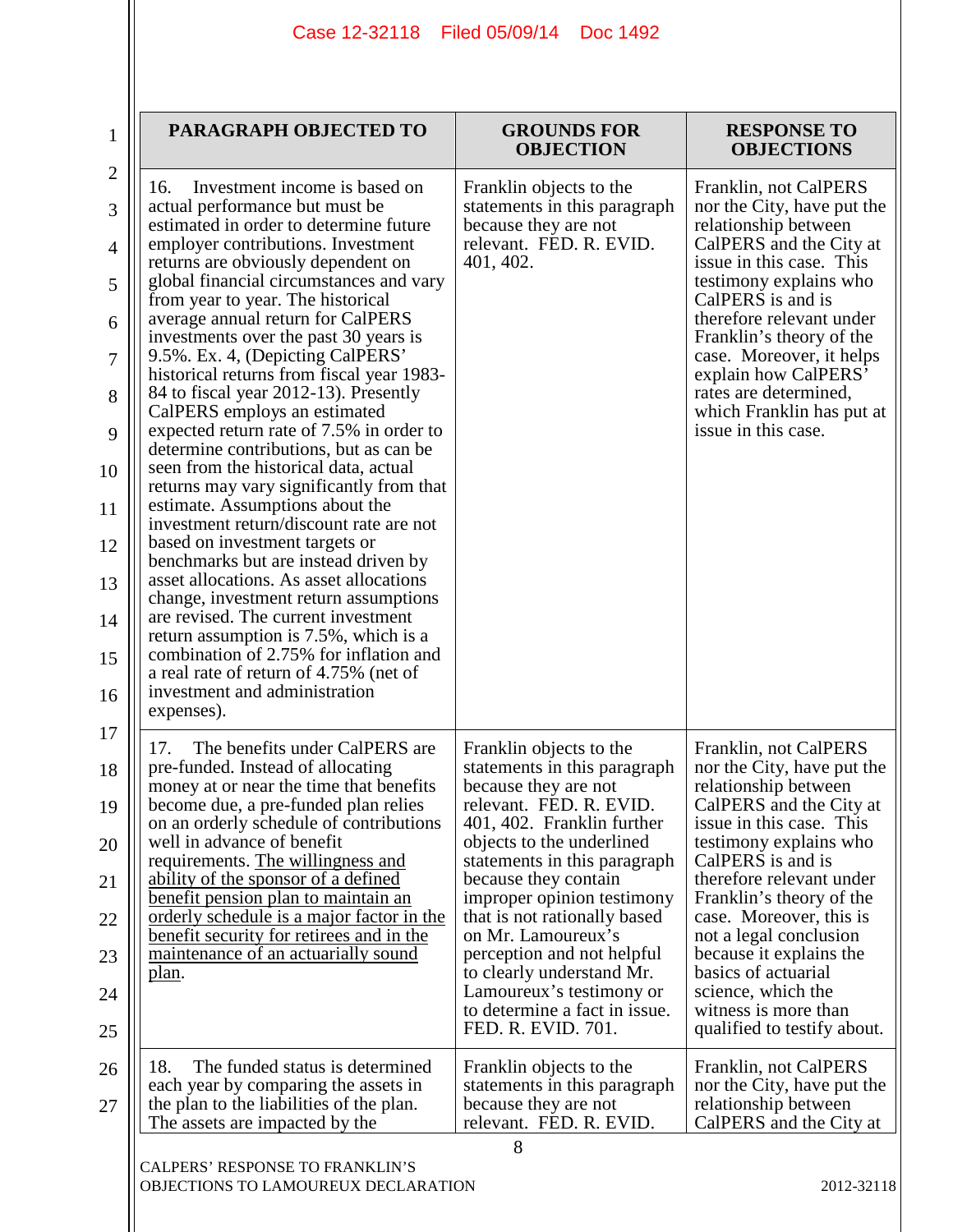| $\mathbf{1}$                                                            | PARAGRAPH OBJECTED TO                                                                                                                                                                                                                                                                                                                                                                                                                                                                                                                                                                                                                                                                                                                                                                                                                                                                                    | <b>GROUNDS FOR</b><br><b>OBJECTION</b>                                                                                  | <b>RESPONSE TO</b><br><b>OBJECTIONS</b>                                                                                                                                                                                                                                                                                                                                                        |
|-------------------------------------------------------------------------|----------------------------------------------------------------------------------------------------------------------------------------------------------------------------------------------------------------------------------------------------------------------------------------------------------------------------------------------------------------------------------------------------------------------------------------------------------------------------------------------------------------------------------------------------------------------------------------------------------------------------------------------------------------------------------------------------------------------------------------------------------------------------------------------------------------------------------------------------------------------------------------------------------|-------------------------------------------------------------------------------------------------------------------------|------------------------------------------------------------------------------------------------------------------------------------------------------------------------------------------------------------------------------------------------------------------------------------------------------------------------------------------------------------------------------------------------|
| $\mathbf{2}$<br>3<br>$\overline{4}$<br>5<br>6<br>$\tau$<br>8<br>9<br>10 | contributions received and investment<br>returns on those contributions while the<br>liabilities are impacted by the benefits<br>earned by its employees, which is<br>based on an employee's years of<br>service and age of retirement. If the<br>City does not timely make its required<br>payments, the actuarial soundness of<br>the fund may be negatively impacted.<br>The actuarial calculations are premised<br>on the fact that contributions will be<br>made when required and invested when<br>made.                                                                                                                                                                                                                                                                                                                                                                                           | 401, 402.                                                                                                               | issue in this case. This<br>testimony explains who<br>CalPERS is and is<br>therefore relevant under<br>Franklin's theory of the<br>case. This paragraph<br>merely explains the<br>consequences on the<br>entire CalPERS system,<br>from an actuarial<br>standpoint, of what<br>would happen in the<br>event the City did not<br>timely make is statutorily<br>required payments to<br>CalPERS. |
| 11<br>12<br>13<br>14<br>15                                              | 19.<br>When contributions are delayed<br>beyond the required date, the plan falls<br>out of actuarial balance and actuarial<br>soundness is put in jeopardy. By not<br>making timely contributions, the asset<br>base is not being increased as projected<br>while at the same time, the liabilities<br>are continuing to increase as employees<br>continue to earn service credit.                                                                                                                                                                                                                                                                                                                                                                                                                                                                                                                      | Franklin objects to the<br>statements in this paragraph<br>because they are not<br>relevant. FED. R. EVID.<br>401, 402. | See Response to $\P$ 18.                                                                                                                                                                                                                                                                                                                                                                       |
| 16<br>17<br>18<br>19<br>20<br>21<br>22<br>23<br>24<br>25<br>26<br>27    | 20.<br>An employer's contribution<br>requirement is annually calculated and<br>is expressed as a percentage of payroll.<br>This may change due to presently<br>considered modifications by the<br>CalPERS Board. The employer's<br>contribution amounts are due and<br>payable following each pay period.<br>Contributions are due by the 15th day<br>following the last day in the pay period<br>to which they relate. However, payroll<br>and contribution information are due by<br>the 30th day following the last day in<br>the pay period to which they relate.<br>Given this lag between the two dates,<br>once CalPERS receives the payroll and<br>contribution information, if there is any<br>discrepancy between the amount paid<br>and the payroll and contribution<br>information supplied by the employer,<br>later periodic payment amounts are<br>adjusted to account for discrepancies. | Franklin objects to the<br>statements in this paragraph<br>because they are not<br>relevant. FED. R. EVID.<br>401, 402. | Franklin, not CalPERS<br>nor the City, have put the<br>relationship between<br>CalPERS and the City at<br>issue in this case. This<br>testimony explains who<br>CalPERS is and is<br>therefore relevant under<br>Franklin's theory of the<br>case.                                                                                                                                             |

9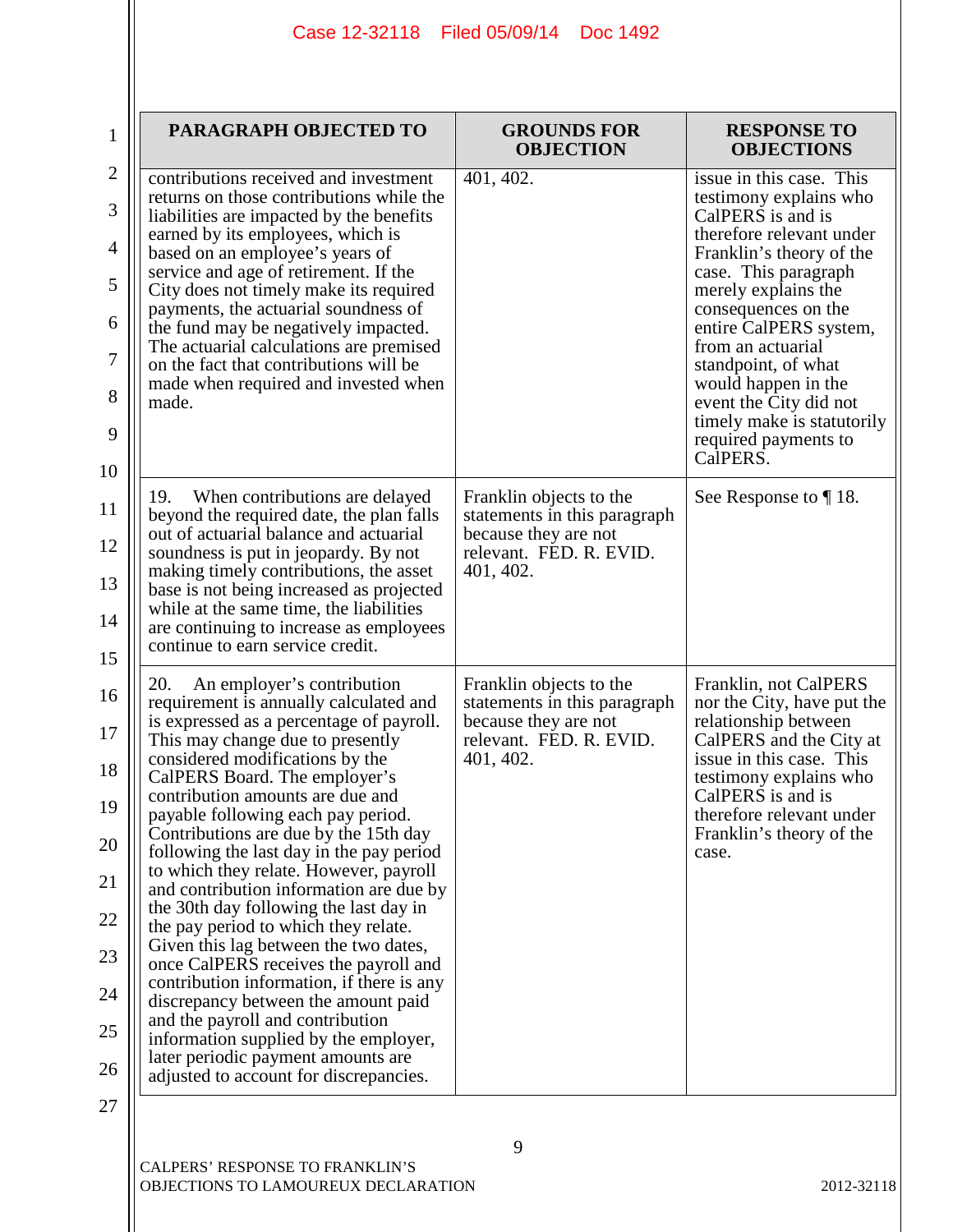| $\mathbf 1$    | PARAGRAPH OBJECTED TO                                                                                                   | <b>GROUNDS FOR</b><br><b>OBJECTION</b>                                          | <b>RESPONSE TO</b><br><b>OBJECTIONS</b> |
|----------------|-------------------------------------------------------------------------------------------------------------------------|---------------------------------------------------------------------------------|-----------------------------------------|
| $\mathbf{2}$   | An actuarial valuation for each<br>21.                                                                                  | Franklin objects to the                                                         | See Response to $\P$ 20.                |
| 3              | plan of a contracting agency is<br>performed every year to determine the                                                | statements in this paragraph<br>because they are not                            |                                         |
| $\overline{4}$ | present value of future benefits (i.e., the<br>total amount of money needed to fully                                    | relevant. FED. R. EVID.<br>401, 402.                                            |                                         |
| 5              | fund expected benefits for current<br>members for both past and future                                                  |                                                                                 |                                         |
| 6              | service), the Normal Cost (which is the<br>annual cost of one year of service                                           |                                                                                 |                                         |
| 7              | accrual, as discussed above), the<br>accrued liability (which is the value of                                           |                                                                                 |                                         |
| 8              | benefits earned to date for past service<br>only) and the current funded status                                         |                                                                                 |                                         |
| 9              | (which is the market value of the assets<br>as a percentage of the accrued liability).                                  |                                                                                 |                                         |
| 10             | 22.<br>Every year, the employer                                                                                         | Franklin objects to the                                                         | See Response to $\P$ 20.                |
| 11             | contribution rate is adjusted based on<br>the funded status. If the plan is less<br>than 100% funded, the employer must | statements in this paragraph<br>because they are not<br>relevant. FED. R. EVID. |                                         |
| 12<br>13       | pay both the Normal Cost and a<br>payment towards the unfunded accrued                                                  | 401, 402.                                                                       |                                         |
| 14             | liability. If the plan is 100% (or more)<br>funded, the employer must only pay the                                      |                                                                                 |                                         |
| 15             | Normal Cost.                                                                                                            |                                                                                 |                                         |
| 16             | 23.<br>To minimize the effect of any<br>short-term market value fluctuations on                                         | Franklin objects to the<br>statements in this paragraph                         | See Response to $\P$ 20.                |
| 17             | employer contribution rates, CalPERS<br>uses an asset smoothing technique                                               | because they are not<br>relevant. FED. R. EVID.                                 |                                         |
| 18             | where investment gains and losses are<br>spread or "smoothed" over a period of                                          | 401, 402.                                                                       |                                         |
| 19             | time. On April 17, 2013, the CalPERS<br>Board approved a recommendation to                                              |                                                                                 |                                         |
| 20             | change the CalPERS amortization and<br>rate smoothing policies. Ex. 5, Board of                                         |                                                                                 |                                         |
| 21             | Administration, Public Employees<br>Retirement System, Resolution -                                                     |                                                                                 |                                         |
| 22             | Actuarial Policies - Amortization and<br><i>Smoothing Policies</i> (April 17, 2013).                                    |                                                                                 |                                         |
| 23             | Beginning with the June 30, 2013<br>valuations that set the 2015-2016 rates,                                            |                                                                                 |                                         |
| 24             | CalPERS will no longer use an<br>actuarial value of assets and will                                                     |                                                                                 |                                         |
| 25             | employ an amortization and smoothing<br>policy that is designed to cover all                                            |                                                                                 |                                         |
| 26             | gains and losses over a fixed 30-year<br>period with the increases or decreases                                         |                                                                                 |                                         |
| 27             | in the rate spread directly over a 5-year<br>period. The new amortization and                                           |                                                                                 |                                         |
|                | smoothing policy will be used for the                                                                                   | 10                                                                              |                                         |

 $\mathsf{I}$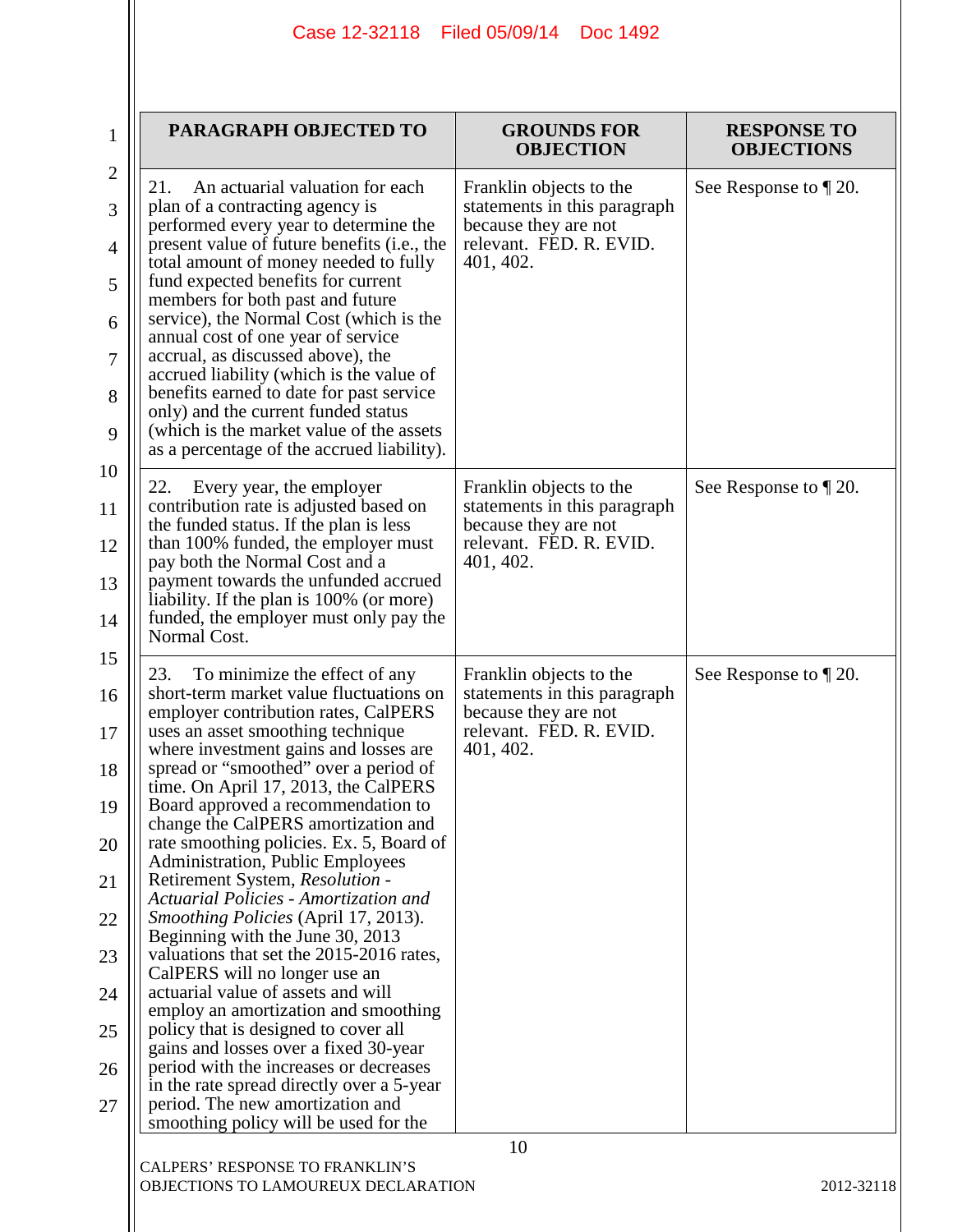| $\mathbf 1$    | PARAGRAPH OBJECTED TO                                                                                                   | <b>GROUNDS FOR</b><br><b>OBJECTION</b>                    | <b>RESPONSE TO</b><br><b>OBJECTIONS</b>         |
|----------------|-------------------------------------------------------------------------------------------------------------------------|-----------------------------------------------------------|-------------------------------------------------|
| $\mathbf{2}$   | first time in the June 30, 2013 actuarial<br>valuations. These valuations will be                                       |                                                           |                                                 |
| 3              | performed in the fall of 2014 and will                                                                                  |                                                           |                                                 |
| 4              | set employer contribution rates for the<br>fiscal year 2015-2016. The advantage                                         |                                                           |                                                 |
| 5              | of the new method is that it will create<br>less volatility in extreme years, quicker                                   |                                                           |                                                 |
| 6              | movement towards funded status and<br>future contribution requirement will be                                           |                                                           |                                                 |
| $\overline{7}$ | more transparent. The unfunded<br>liability component of the employer                                                   |                                                           |                                                 |
| 8              | rates will increase in the short-term but<br>in the long-term rates will decrease and                                   |                                                           |                                                 |
| 9              | the plan will be closer to attaining<br>funded status. Ex. 9 (depicting                                                 |                                                           |                                                 |
| 10             | contribution rates).                                                                                                    |                                                           |                                                 |
| 11             | 24.<br>The most recent Annual                                                                                           | Franklin objects to the                                   | As CalPERS' Deputy                              |
| 12             | Valuation Reports prepared by<br>CalPERS' actuaries for the City of                                                     | statements in this paragraph<br>because Mr. Lamoureux's   | Chief Actuary, the<br>witness is qualified to   |
| 13             | Stockton were issued in October 2013,<br>and provide valuations as of June 30,                                          | description of the Annual<br>Valuation Reports is not the | testify about the contents<br>and calculations  |
|                | 2012. Ex. 6, CalPERS Actuarial Office,<br>Safety Plan of the City of Stockton                                           | best evidence of those<br>documents. FED. R.              | contained in the<br><b>Valuation Reports.</b>   |
| 14             | Annual Valuation Report as of June 30,<br>2012, (October 2013) ("Safety"                                                | EVID. 1002.                                               | Moreover, the testimony<br>explain an error the |
| 15             | Valuation Report"); Ex. 7, CalPERS<br>Actuarial Office, Miscellaneous Plan of                                           |                                                           | witness found and how<br>and he corrected it.   |
| 16             | the City of Stockton Annual Valuation<br>Report as of June 30, 2012, at 28                                              |                                                           |                                                 |
| 17             | (October 2013). In the course of<br>preparing this declaration, I discovered                                            |                                                           |                                                 |
| 18             | an inaccuracy in the October Annual                                                                                     |                                                           |                                                 |
| 19             | Valuation Report for the Miscellaneous<br>Plan only with respect to the statement                                       |                                                           |                                                 |
| 20             | of the liabilities of the plan upon<br>termination. I have corrected this                                               |                                                           |                                                 |
| 21             | inaccuracy and have posted an<br>amended valuation report on the                                                        |                                                           |                                                 |
| 22             | CalPERS website for the City of<br>Stockton. Copies of the amended                                                      |                                                           |                                                 |
| 23             | valuation report will be provided to the<br>City and the parties in the bankruptcy                                      |                                                           |                                                 |
| 24             | case. My references to the valuation<br>report for the miscellaneous plan in this                                       |                                                           |                                                 |
| 25             | declaration are to the amended report<br>(the "Miscellaneous Valuation")                                                |                                                           |                                                 |
| 26             | Report"). These reports:                                                                                                |                                                           |                                                 |
| 27             | Set forth the actuarial assets (including<br>actuarial and market valuations) and<br>accrued liabilities (including the |                                                           |                                                 |
|                | CALPERS' RESPONSE TO FRANKLIN'S                                                                                         | 11                                                        |                                                 |

OBJECTIONS TO LAMOUREUX DECLARATION 2012-32118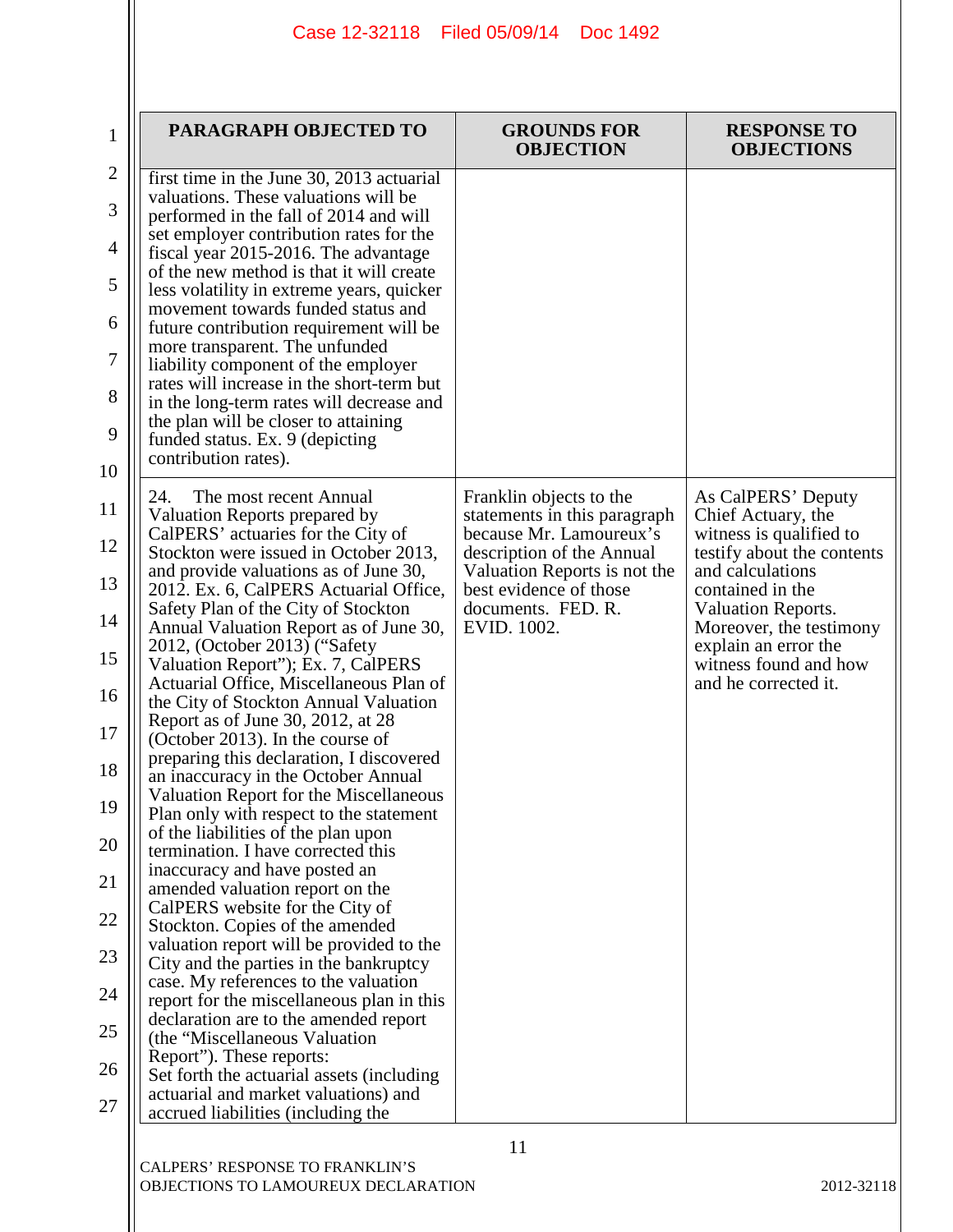| PARAGRAPH OBJECTED TO                                                                                                                                                                                                                                                                                                                                                                                                                                                                                                                      | <b>GROUNDS FOR</b><br><b>OBJECTION</b>                                                                                                                                                                                                                                                                                                                                  | <b>RESPONSE TO</b><br><b>OBJECTIONS</b>                                                                                                                                                                                                                                                                                                             |
|--------------------------------------------------------------------------------------------------------------------------------------------------------------------------------------------------------------------------------------------------------------------------------------------------------------------------------------------------------------------------------------------------------------------------------------------------------------------------------------------------------------------------------------------|-------------------------------------------------------------------------------------------------------------------------------------------------------------------------------------------------------------------------------------------------------------------------------------------------------------------------------------------------------------------------|-----------------------------------------------------------------------------------------------------------------------------------------------------------------------------------------------------------------------------------------------------------------------------------------------------------------------------------------------------|
| unfunded actuarial liability) of each<br>plan as of June 30, 2012;<br>Determine the required<br>a.<br><b>Employer Contribution Rate for each</b><br>plan for the fiscal year July 1, $2014 -$<br>June 30, 2015;<br>Provide actuarial<br>b.<br>information as of June 30, 2012, to the<br>CalPERS Board of Administration and<br>other interested parties; and                                                                                                                                                                              |                                                                                                                                                                                                                                                                                                                                                                         |                                                                                                                                                                                                                                                                                                                                                     |
| Provide pension<br>C.<br>information as of June 30, 2012, to be<br>used in financial reports subject to<br>Governmental Accounting Standards<br>Board Statement 27 for a single<br>employer defined benefit pension plan.                                                                                                                                                                                                                                                                                                                  |                                                                                                                                                                                                                                                                                                                                                                         |                                                                                                                                                                                                                                                                                                                                                     |
| 25.<br>In the most recent version of the<br>Annual Valuation Reports, the actuarial<br>valuations provide the following<br>funding and rate information, for fiscal<br>years 2012 and 2013:<br>The actuarial and market<br>a.<br>value of the assets;<br>The current unfunded<br>b.<br>liability; and<br>The funded ratio.<br>$\mathbf{C}$ .<br>And for fiscal years 2013 and 2014, the<br>reports provide projected employer and<br>employee contribution rates for service<br>credit earned during the applicable<br>periods.            | Franklin objects to the<br>statements in this paragraph<br>because Mr. Lamoureux's<br>description of the Annual<br>Valuation Reports is not the<br>best evidence of those<br>documents. FED. R.<br>EVID. 1002.                                                                                                                                                          | See relevant portions of<br>response to $\P$ 24.                                                                                                                                                                                                                                                                                                    |
| The unfunded accrued actuarial<br>27.<br>liability calculation as described in the<br>Annual Valuation Reports is not a<br>reflection of any amounts that are<br>currently owed by an employer, nor is<br>it the amount that would need to be<br>paid to fully fund a plan if the plan<br>were to be terminated. Unfunded<br>accrued actuarial liability as used in the<br>Reports is a figure calculated to<br>establish a funding target that is used<br>for an ongoing plan that is a component<br>of the actuarial calculation used to | Franklin objects to the<br>statements in this paragraph<br>because Mr. Lamoureux's<br>description of the Annual<br>Valuation Reports is not the<br>best evidence of those<br>documents. FED. R.<br>EVID. 1002. Franklin<br>further objects to the<br>underlined statements in<br>this paragraph because they<br>contain improper opinion<br>testimony that is not<br>12 | See relevant portions of<br>response to $\P$ 24. In<br>addition, as CalPERS'<br>Deputy Chief Actuary,<br>the witness is more than<br>qualified to talk about<br>contribution rates and<br>their volatility. In fact,<br>this testimony directly<br>refutes Franklin's<br>expert's testimony<br>regarding the trajectory<br>of contribution rates in |

OBJECTIONS TO LAMOUREUX DECLARATION 2012-32118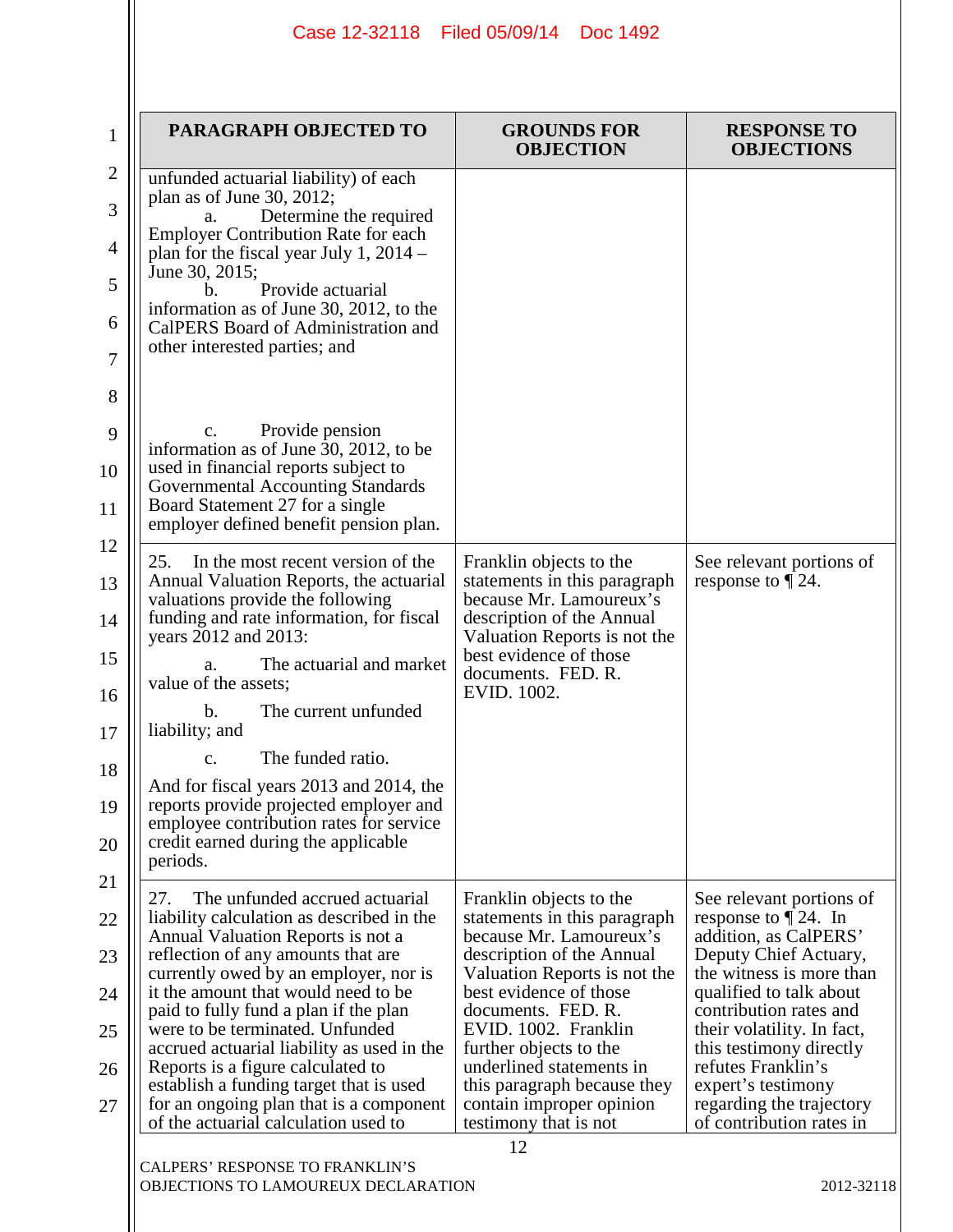| $\mathbf 1$                                   | PARAGRAPH OBJECTED TO                                                                                                                                                                                                                                                                                                                                                                                                                                                                                                                                                | <b>GROUNDS FOR</b><br><b>OBJECTION</b>                                                                                                                                                                                        | <b>RESPONSE TO</b><br><b>OBJECTIONS</b>                                                                                                                                                                                                            |
|-----------------------------------------------|----------------------------------------------------------------------------------------------------------------------------------------------------------------------------------------------------------------------------------------------------------------------------------------------------------------------------------------------------------------------------------------------------------------------------------------------------------------------------------------------------------------------------------------------------------------------|-------------------------------------------------------------------------------------------------------------------------------------------------------------------------------------------------------------------------------|----------------------------------------------------------------------------------------------------------------------------------------------------------------------------------------------------------------------------------------------------|
| $\mathbf{2}$<br>3<br>$\overline{4}$<br>5<br>6 | determine the employer contribution<br>rate for the upcoming fiscal year. It is<br>quite volatile and can 10 increase or<br>decrease significantly over a relatively<br>short period of time depending on,<br>among other factors, the state of the<br>economy and the health of the financial<br>markets.                                                                                                                                                                                                                                                           | rationally based on Mr.<br>Lamoureux's perception<br>and not helpful to clearly<br>understand Mr.<br>Lamoureux's testimony or<br>to determine a fact in issue.<br>FED. R. EVID. 701.                                          | the future.                                                                                                                                                                                                                                        |
| $\tau$<br>8<br>9<br>10<br>11                  | 28.<br>The annual contribution is borne<br>by both the employer and the<br>employees. The future benefits for<br>current employees will be assured only<br>if all contributions of both employer<br>and employee are made timely and in<br>full.                                                                                                                                                                                                                                                                                                                     | Franklin objects to the<br>statements in this paragraph<br>because they are not<br>relevant. FED. R. EVID.<br>401, 402.                                                                                                       | Franklin, not CalPERS<br>nor the City, have put the<br>relationship between<br>CalPERS and the City at<br>issue in this case. This<br>testimony explains who<br>CalPERS is and is<br>therefore relevant under<br>Franklin's theory of the<br>case. |
| 12<br>13<br>14<br>15<br>16<br>17<br>18<br>19  | 29.<br>In September 1944, the City of<br>Stockton, through its City Council,<br>elected to participate in the California<br>State Retirement System, subject to the<br>provisions of the State Employees'<br>Retirement Act. Exs. 8.1, 8.2<br>(Stockton/CalPERS Original Contract)<br>& All Currently Applicable<br>Amendments). The City's retirement<br>plan has two subplans with different<br>benefit formulas—safety employees<br>and miscellaneous employees. Most<br>City employees who are not safety<br>employees are part of the<br>miscellaneous subplan. | Franklin objects to the<br>statements in this paragraph<br>because Mr. Lamoureux's<br>description of the<br>contractual arrangement<br>with CalPERS is not the<br>best evidence of those<br>documents. FED. R.<br>EVID. 1002. | This testimony explains a<br>historical fact and further<br>explains CalPERS'<br>understanding of it<br>relationship with the<br>City.                                                                                                             |
| 20                                            |                                                                                                                                                                                                                                                                                                                                                                                                                                                                                                                                                                      |                                                                                                                                                                                                                               |                                                                                                                                                                                                                                                    |
| 21                                            |                                                                                                                                                                                                                                                                                                                                                                                                                                                                                                                                                                      |                                                                                                                                                                                                                               |                                                                                                                                                                                                                                                    |
| 22                                            |                                                                                                                                                                                                                                                                                                                                                                                                                                                                                                                                                                      |                                                                                                                                                                                                                               |                                                                                                                                                                                                                                                    |
| 23                                            |                                                                                                                                                                                                                                                                                                                                                                                                                                                                                                                                                                      |                                                                                                                                                                                                                               |                                                                                                                                                                                                                                                    |
| 24<br>25                                      |                                                                                                                                                                                                                                                                                                                                                                                                                                                                                                                                                                      |                                                                                                                                                                                                                               |                                                                                                                                                                                                                                                    |
| 26                                            |                                                                                                                                                                                                                                                                                                                                                                                                                                                                                                                                                                      |                                                                                                                                                                                                                               |                                                                                                                                                                                                                                                    |
| 27                                            |                                                                                                                                                                                                                                                                                                                                                                                                                                                                                                                                                                      |                                                                                                                                                                                                                               |                                                                                                                                                                                                                                                    |
|                                               | <b>CALPERS' RESPONSE TO FRANKLIN'S</b><br>OBJECTIONS TO LAMOUREUX DECLARATION                                                                                                                                                                                                                                                                                                                                                                                                                                                                                        | 13                                                                                                                                                                                                                            | 2012-32118                                                                                                                                                                                                                                         |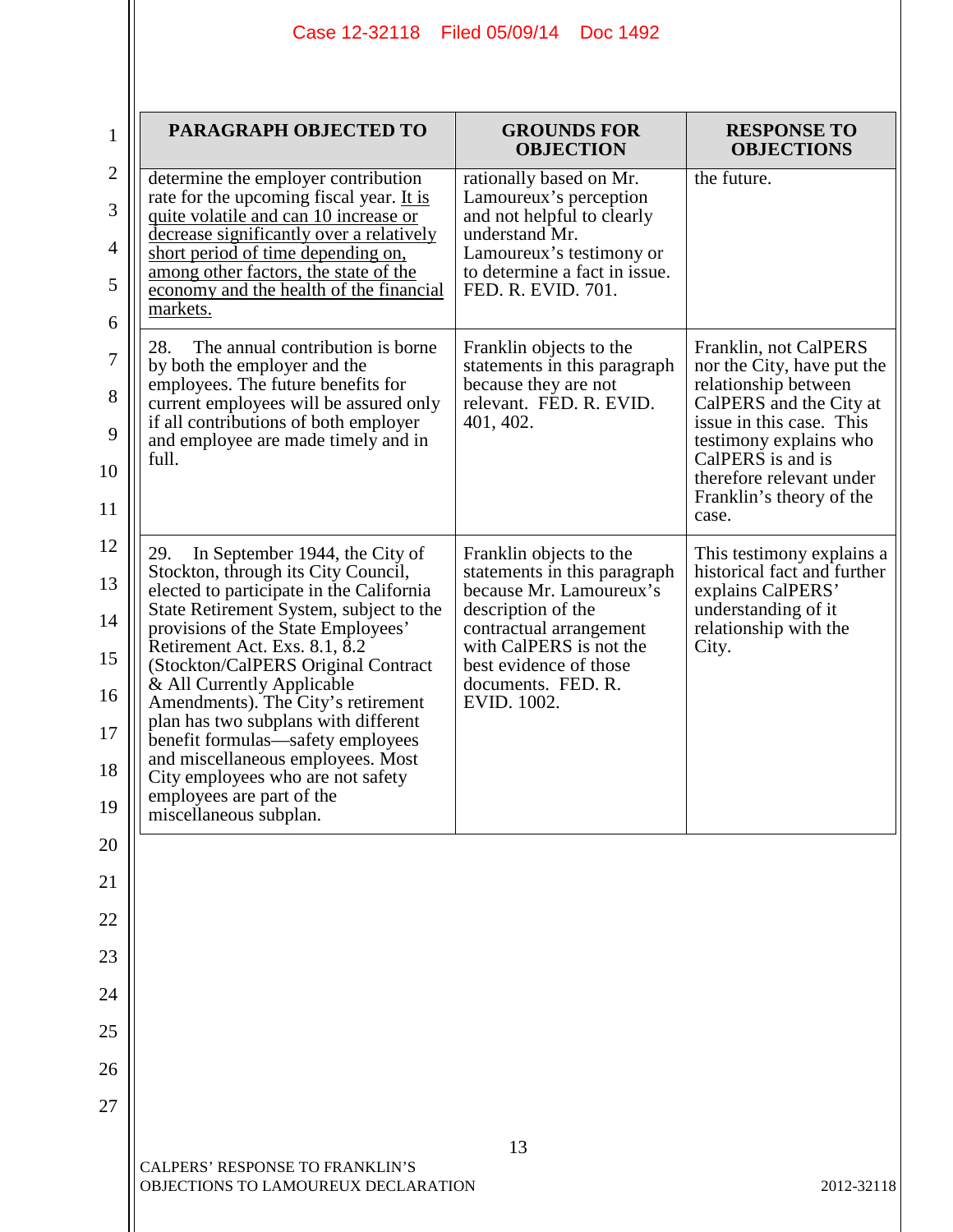| Case 12-32118 | Filed 05/09/14 | Doc 1492 |
|---------------|----------------|----------|
|---------------|----------------|----------|

| Under the PERL, a municipality<br>Franklin objects to the<br>underlined statements in<br>this paragraph because they<br>are improper legal<br>conclusions. FED. R.<br>Chapter 5 of the PERL, Cal. Gov. Code<br>$\frac{88}{9}$ 20460 to 20593. The PERL<br>EVID. 701.<br>Franklin objects to the<br>For this reason, the City's<br>statements in this paragraph<br>because they are improper<br>legal conclusions. FED. R.<br>EVID. 701. | PARAGRAPH OBJECTED TO                                                                                                                                                                                                                                                                                                                                                                                                                                                                                                                                                                                                                                                                                                                                                                                                                                                                                                                                                                                                                                                                                                                                                                                                                                                                                                                                            | <b>GROUNDS FOR</b><br><b>OBJECTION</b> | <b>RESPONSE TO</b><br><b>OBJECTIONS</b> |
|-----------------------------------------------------------------------------------------------------------------------------------------------------------------------------------------------------------------------------------------------------------------------------------------------------------------------------------------------------------------------------------------------------------------------------------------|------------------------------------------------------------------------------------------------------------------------------------------------------------------------------------------------------------------------------------------------------------------------------------------------------------------------------------------------------------------------------------------------------------------------------------------------------------------------------------------------------------------------------------------------------------------------------------------------------------------------------------------------------------------------------------------------------------------------------------------------------------------------------------------------------------------------------------------------------------------------------------------------------------------------------------------------------------------------------------------------------------------------------------------------------------------------------------------------------------------------------------------------------------------------------------------------------------------------------------------------------------------------------------------------------------------------------------------------------------------|----------------------------------------|-----------------------------------------|
| 31.<br>obligations to CalPERS are not limited<br>to those found in the language of the<br>document labeled a "contract"; rather,<br>the City's obligations are defined<br>primarily by applicable State law and<br>regulations.                                                                                                                                                                                                         | 30.<br>elects to participate in the CalPERS<br>system by entering into a "contract"<br>with CalPERS in compliance with<br>specifies in detail the provisions of the<br>contract, the procedure by which a<br>public agency may elect to participate,<br>and many other terms. Once a city<br>makes this statutory election, it is<br>bound and controlled by the statutory<br>provisions governing the system and<br>the decisions of the CalPERS Board.<br>Cal. Gov. Code § 20506 ("Any contract<br>heretofore entered into shall subject the<br>contracting agency and its employees<br>to all provisions of this part and all<br>amendments thereto"). The<br>governing statutes require the<br>municipality to timely pay all required<br>employer contributions. <i>Id.</i> §§ 20532,<br>20831. The PERL also prohibits the<br>contracting agency from rejecting any<br>contract pursuant to Section 365 of the<br>Code. <i>Id.</i> § 20487. The statutory<br>pension provisions are a fundamental<br>part of the employment relationship,<br>and should be read to require adequate<br>funds to meet reasonable expectations<br>of the employees. Participating cities<br>cannot alter their funding obligation to<br>CalPERS.<br>fn1. CalPERS will hand deliver to the<br>Court a courtesy complete copy of the<br>PERL for the convenience of the Court. |                                        | See Response to $\P$ 29.                |
|                                                                                                                                                                                                                                                                                                                                                                                                                                         |                                                                                                                                                                                                                                                                                                                                                                                                                                                                                                                                                                                                                                                                                                                                                                                                                                                                                                                                                                                                                                                                                                                                                                                                                                                                                                                                                                  |                                        | See Response to $\P$ 29.                |
|                                                                                                                                                                                                                                                                                                                                                                                                                                         |                                                                                                                                                                                                                                                                                                                                                                                                                                                                                                                                                                                                                                                                                                                                                                                                                                                                                                                                                                                                                                                                                                                                                                                                                                                                                                                                                                  | 14                                     |                                         |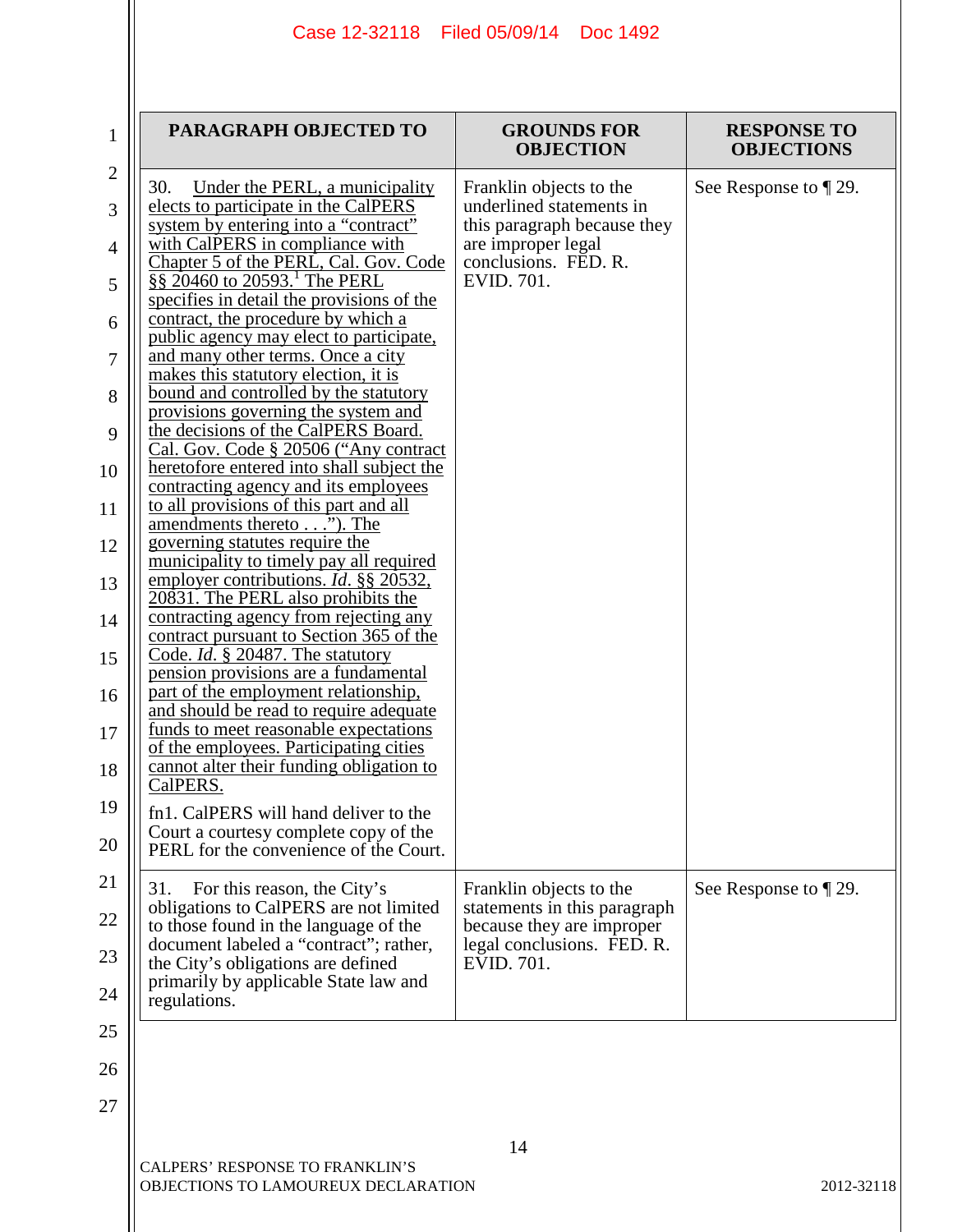| 1                   | PARAGRAPH OBJECTED TO                                                                                               | <b>GROUNDS FOR</b><br><b>OBJECTION</b>                                            | <b>RESPONSE TO</b><br><b>OBJECTIONS</b>                              |
|---------------------|---------------------------------------------------------------------------------------------------------------------|-----------------------------------------------------------------------------------|----------------------------------------------------------------------|
| $\sqrt{2}$          | Stockton's employer contribution<br>34.<br>rates are relatively high compared with                                  | Franklin objects to the<br>underlined statements in                               | As for foundation, as<br>CalPERS' Deputy Chief                       |
| 3                   | other cities in part because of the<br>significant reduction in employees by                                        | this paragraph because they<br>are speculative and lack                           | Actuary the witness has<br>more than adequate                        |
| $\overline{4}$<br>5 | Stockton during the past few years.<br>When layoffs occur, the contribution                                         | foundation. FED. R. EVID.<br>602. Franklin further                                | foundation to testify to<br>the matters. Moreover,                   |
| 6                   | amount necessary to fund the unfunded<br>liability remains basically unchanged<br>as a result of the layoffs. Since | objects to the underlined<br>statements in this paragraph<br>because they contain | they are not improper<br>opinion testimony<br>because they are based |
| 7                   | contribution requirements are<br>expressed as percentage of payroll,                                                | improper opinion testimony<br>that is not rationally based                        | on actuarial science and<br>the witness personal                     |
| 8                   | contribution rates will generally<br>increase after layoffs even if there are                                       | on Mr. Lamoureux's<br>perception and not helpful                                  | understanding and<br>knowledge.                                      |
| 9                   | no other changes and even if the<br>amount due to pay off any unfunded                                              | to clearly understand Mr.<br>Lamoureux's testimony or                             |                                                                      |
| 10                  | liability has not changed.                                                                                          | to determine a fact in issue.<br>FED. R. EVID. 701.                               |                                                                      |
| 11                  | 37.<br>Stockton's valuation results are                                                                             | Franklin objects to the                                                           | See Response to $\P$ 34.                                             |
| 12                  | similar in volatility to those of other<br>California municipalities. For all plans,                                | underlined statements in<br>this paragraph because they                           | Moreover, given the<br>witness's duties and                          |
| 13                  | volatility occurs when actuarial<br>assumptions are not met. Volatility                                             | are vague, speculative, and<br>lack foundation. FED. R.                           | responsibilities, this<br>testimony is neither                       |
| 14                  | could come in the form of investment<br>returns being higher or lower than                                          | EVID. 602.                                                                        | speculative nor vague<br>because the witness has a                   |
| 15                  | expected and also in the form of<br>members retiring earlier than                                                   |                                                                                   | working knowledge of<br>CalPERS and its member                       |
| 16                  | anticipated, members living longer than<br>assumed or members receiving larger                                      |                                                                                   | agencies (i.e.,<br>employees) and                                    |
| 17                  | salary increases than assumed. In any<br>year, contribution requirements are as                                     |                                                                                   | contribution rates.                                                  |
| 18                  | likely to either increase or decrease as a<br>result of actual experience being                                     |                                                                                   |                                                                      |
| 19                  | different than assumed. If focusing on<br>contribution rates instead of                                             |                                                                                   |                                                                      |
| 20                  | contribution amounts, hirings and<br>layoffs, which are in the City's control,                                      |                                                                                   |                                                                      |
| 21                  | are a major driver of contribution rate<br>volatility. Projected rates are based on                                 |                                                                                   |                                                                      |
| 22                  | payroll increasing at 3% per year. The<br>rates included in the 2010 valuation                                      |                                                                                   |                                                                      |
| 23                  | were based on that assumption but,<br>because payroll was lower a year later,                                       |                                                                                   |                                                                      |
| 24                  | CalPERS revised the rates upward to<br>reflect the lower payroll and the higher                                     |                                                                                   |                                                                      |
| 25                  | rates necessary to generate the same<br>amount of contributions toward the                                          |                                                                                   |                                                                      |
| 26                  | unfunded liability. The following year,<br>the rates again increased to reflect the                                 |                                                                                   |                                                                      |
| 27                  | Board's changes to amortization. This<br>year, CalPERS will once again revise                                       |                                                                                   |                                                                      |
|                     |                                                                                                                     | 15                                                                                |                                                                      |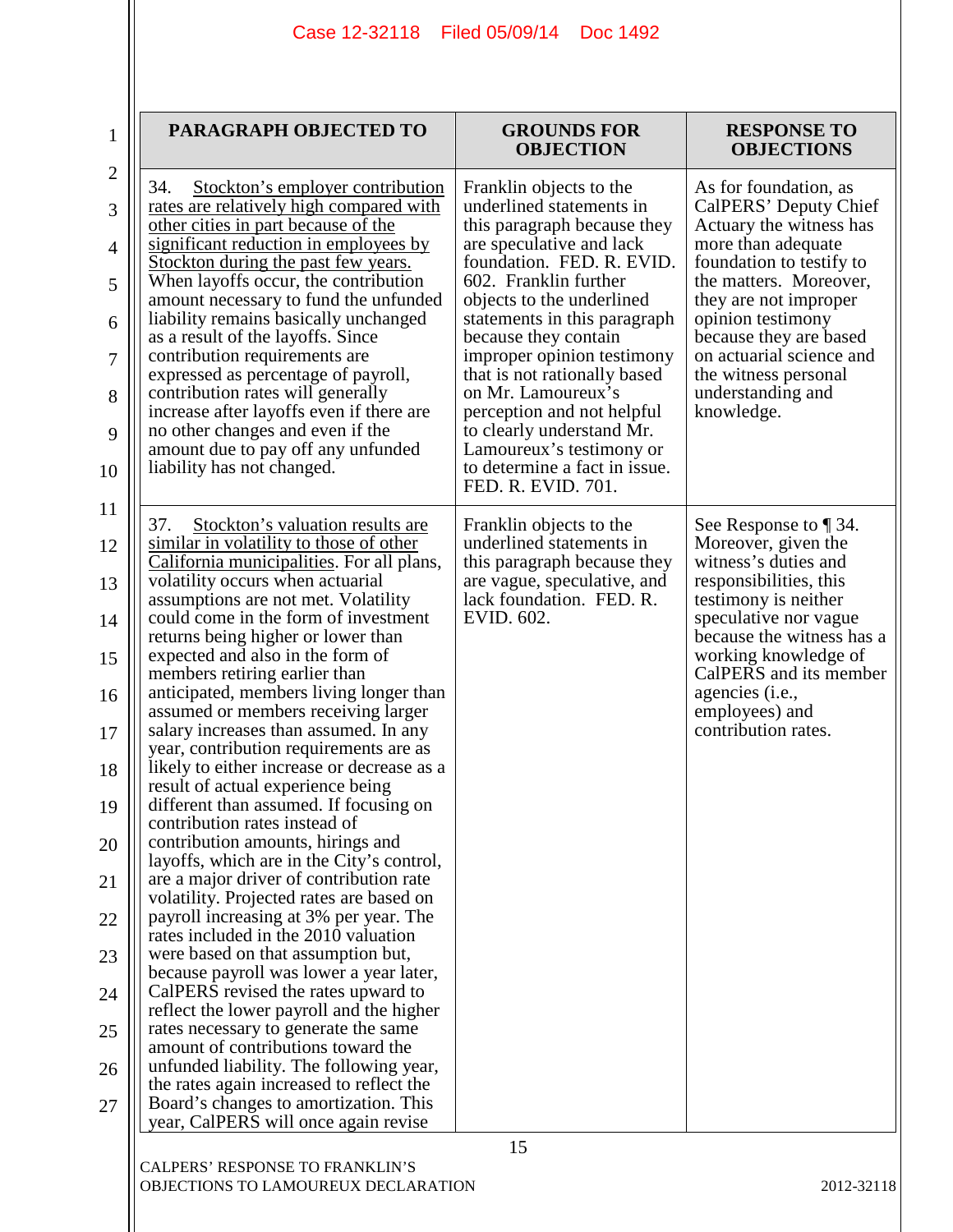| PARAGRAPH OBJECTED TO                                                                                                                                                                                                                                                                                                                                                                                                                                                                                                                                                                                                                                                                                                                                                                                                                                                                                                                                                                                                                                                                                                                                                                                         | <b>GROUNDS FOR</b><br><b>OBJECTION</b>                                                                                                         | <b>RESPONSE TO</b><br><b>OBJECTIONS</b>                                                                                      |
|---------------------------------------------------------------------------------------------------------------------------------------------------------------------------------------------------------------------------------------------------------------------------------------------------------------------------------------------------------------------------------------------------------------------------------------------------------------------------------------------------------------------------------------------------------------------------------------------------------------------------------------------------------------------------------------------------------------------------------------------------------------------------------------------------------------------------------------------------------------------------------------------------------------------------------------------------------------------------------------------------------------------------------------------------------------------------------------------------------------------------------------------------------------------------------------------------------------|------------------------------------------------------------------------------------------------------------------------------------------------|------------------------------------------------------------------------------------------------------------------------------|
| the projected rates to reflect the change<br>in actuarial assumptions adopted this<br>February. It is not true that contribution<br>rates constantly increase. Contribution<br>rates have declined for various reasons<br>over the years and going forward they<br>are as likely to either increase or<br>decrease from their current projected<br>levels.                                                                                                                                                                                                                                                                                                                                                                                                                                                                                                                                                                                                                                                                                                                                                                                                                                                    |                                                                                                                                                |                                                                                                                              |
| 38.<br>The PERL allows for voluntary<br>termination by a contracting agency<br>and in certain circumstances, CalPERS<br>may unilaterally terminate its<br>relationship with a contracting agency.<br>In the event of termination, a<br>terminated agency is required to make<br>a payment to CalPERS in an amount<br>determined by the CalPERS Board<br>(based on actuarial information) to be<br>sufficient to ensure payment of all<br>vested pension rights of the terminated<br>agency's employees accrued through<br>the termination date ("Termination<br>Payment"). The Termination Payment<br>goes into the "Terminated Agency<br>Pool." Once the Termination Payment<br>is made, CalPERS has no further<br>recourse to a terminating employer. If a<br>terminated agency the size of the City<br>fails to pay the Termination Payment,<br>benefits may have to be reduced pro<br>rata based on the amount of the<br>Termination Payment that is not<br>funded. Once the terminated agency's<br>assets and liabilities have been merged<br>into the Terminated Agency Pool, no<br>further benefit adjustments are<br>permitted under the PERL. As a result,<br>the pool is subject to actuarial risk. | Franklin objects to the<br>statements in this paragraph<br>because they contain<br>improper legal conclusions.<br>FED. R. EVID. 701.           | This testimony is not an<br>improper legal<br>conclusion because it<br>explains CalPERS'<br>understanding of<br>termination. |
| 40.<br>A primary driver in determining<br>the amount of the Termination Payment<br>is the setting of the discount rate, which<br>is a reflection of the asset policy or<br>how the assets are invested. Given the<br>conservative nature of the investments<br>in the Terminated Agency Pool, the<br>discount rate related to a Termination<br>Payment is low when compared with<br>the actuarial rate for the portfolio for                                                                                                                                                                                                                                                                                                                                                                                                                                                                                                                                                                                                                                                                                                                                                                                  | Franklin objects to the<br>underlined statements in<br>this paragraph because they<br>are improper legal<br>conclusions. FED. R.<br>EVID. 701. | See Response to ¶ 39.                                                                                                        |

 $\mathbf{\mathsf{I}}$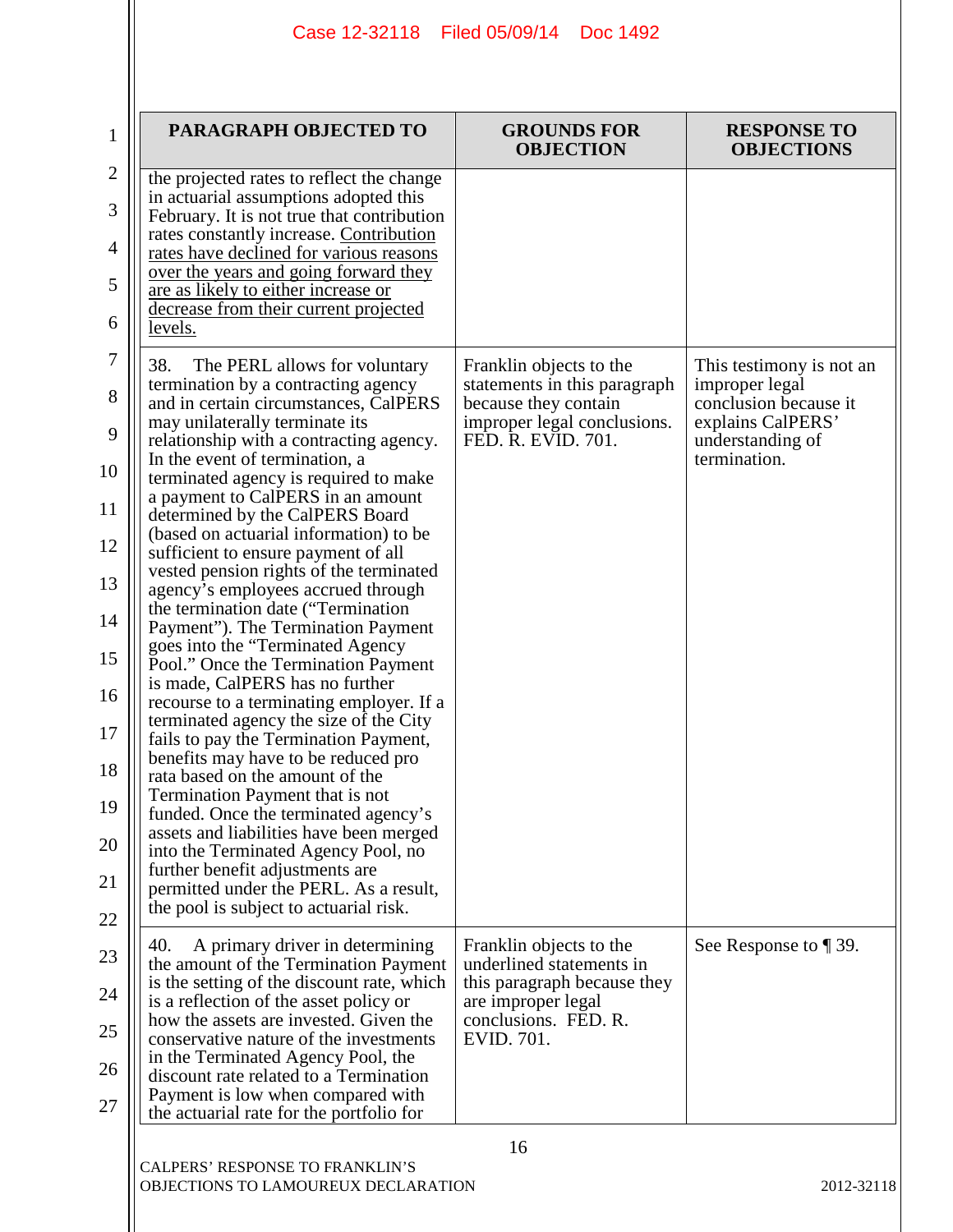| 1                                | PARAGRAPH OBJECTED TO                                                                                                                                                                                                                                                                                                                                        | <b>GROUNDS FOR</b><br><b>OBJECTION</b>                                                 | <b>RESPONSE TO</b><br><b>OBJECTIONS</b>                                            |
|----------------------------------|--------------------------------------------------------------------------------------------------------------------------------------------------------------------------------------------------------------------------------------------------------------------------------------------------------------------------------------------------------------|----------------------------------------------------------------------------------------|------------------------------------------------------------------------------------|
| $\mathbf{2}$<br>3<br>4<br>5<br>6 | ongoing participating agencies. The<br>cumulative effect of these policies is<br>that a terminated agency's actuarial<br>liability upon termination is larger than<br>the actuarial liability on an ongoing<br>basis <sup>2</sup><br>fn2. Furthermore, a terminating agency<br>owes CalPERS the costs of collection,<br>including attorneys' fees. Cal. Gov. |                                                                                        |                                                                                    |
| 7                                | Code § 20574.                                                                                                                                                                                                                                                                                                                                                |                                                                                        |                                                                                    |
| 8<br>9                           | Stockton's Annual Valuation<br>41.<br>Reports each provide a line item for<br>"unfunded termination liability," which                                                                                                                                                                                                                                        | Franklin objects to the<br>statements in this paragraph<br>because Mr. Lamoureux's     | The witness is more than<br>qualified to testify about<br>the contents of the      |
| 10                               | is an estimate of how much Stockton<br>would owe to CalPERS if its contracts<br>had been terminated as of <i>June 30</i> ,                                                                                                                                                                                                                                   | description of the Annual<br>Valuation Reports is not the<br>best evidence of those    | <b>Valuation Reports. As</b><br>for the second objection,<br>again, this testimony |
| 11                               | 2012. The Miscellaneous Plan lists this<br>unfunded termination liability at                                                                                                                                                                                                                                                                                 | documents. FED. R.<br>EVID. 1002. Franklin                                             | explains CalPERS'<br>understanding of what                                         |
| 12<br>13                         | \$575,931,065 and the Safety Plan lists<br>this unfunded termination liability at<br>\$1,042,390,452, for a total of more                                                                                                                                                                                                                                    | objects to the underlined<br>statements in this paragraph<br>because they are improper | occurs in a termination.                                                           |
| 14                               | than \$1.6 billion. Exs. 6 $\&$ 7, Safety<br>Valuation Report at 28 $\&$                                                                                                                                                                                                                                                                                     | legal conclusions. FED. R.<br>EVID. 701.                                               |                                                                                    |
| 15                               | Miscellaneous Valuation Report at 28.<br><u>If a terminated agency fails to pay the</u>                                                                                                                                                                                                                                                                      |                                                                                        |                                                                                    |
| 16                               | <b>Termination Payment, benefits to</b><br>employees must be reduced pro rata<br>based on the amount of the                                                                                                                                                                                                                                                  |                                                                                        |                                                                                    |
| 17                               | Termination Payment that is not<br><u>funded.<sup>3</sup> Cal. Gov. Code § 20577.</u>                                                                                                                                                                                                                                                                        |                                                                                        |                                                                                    |
| 18                               | CalPERS may reduce the benefits<br>payable under the terminated contract<br>only once. <i>Id.</i> After the terminated                                                                                                                                                                                                                                       |                                                                                        |                                                                                    |
| 19<br>20                         | agency's assets and liabilities have<br>been merged into the Terminated                                                                                                                                                                                                                                                                                      |                                                                                        |                                                                                    |
| 21                               | Agency Pool account, the PERL<br>permits no further benefit adjustments.<br><i>Id.</i> § 20578.                                                                                                                                                                                                                                                              |                                                                                        |                                                                                    |
| 22                               | fn3. CalPERS may choose to make no                                                                                                                                                                                                                                                                                                                           |                                                                                        |                                                                                    |
| 23                               | reduction or a lesser reduction if the<br>CalPERS Board has made reasonable                                                                                                                                                                                                                                                                                  |                                                                                        |                                                                                    |
| 24                               | efforts to the collect the payment and<br>the CalPERS Board determines that                                                                                                                                                                                                                                                                                  |                                                                                        |                                                                                    |
| 25                               | failure to make a reduction will not<br>impact the actuarial soundness of the                                                                                                                                                                                                                                                                                |                                                                                        |                                                                                    |
| 26                               | Terminated Agency Pool account. Cal.<br>Gov. Code § 20577.5.                                                                                                                                                                                                                                                                                                 |                                                                                        |                                                                                    |
| 27                               | 42.<br>When a plan is terminated, the                                                                                                                                                                                                                                                                                                                        | Franklin objects to the                                                                | See Response to $\P$ 41. In                                                        |
|                                  | CALPERS' RESPONSE TO FRANKLIN'S<br>OBJECTIONS TO LAMOUREUX DECLARATION                                                                                                                                                                                                                                                                                       | 17                                                                                     | 2012-32118                                                                         |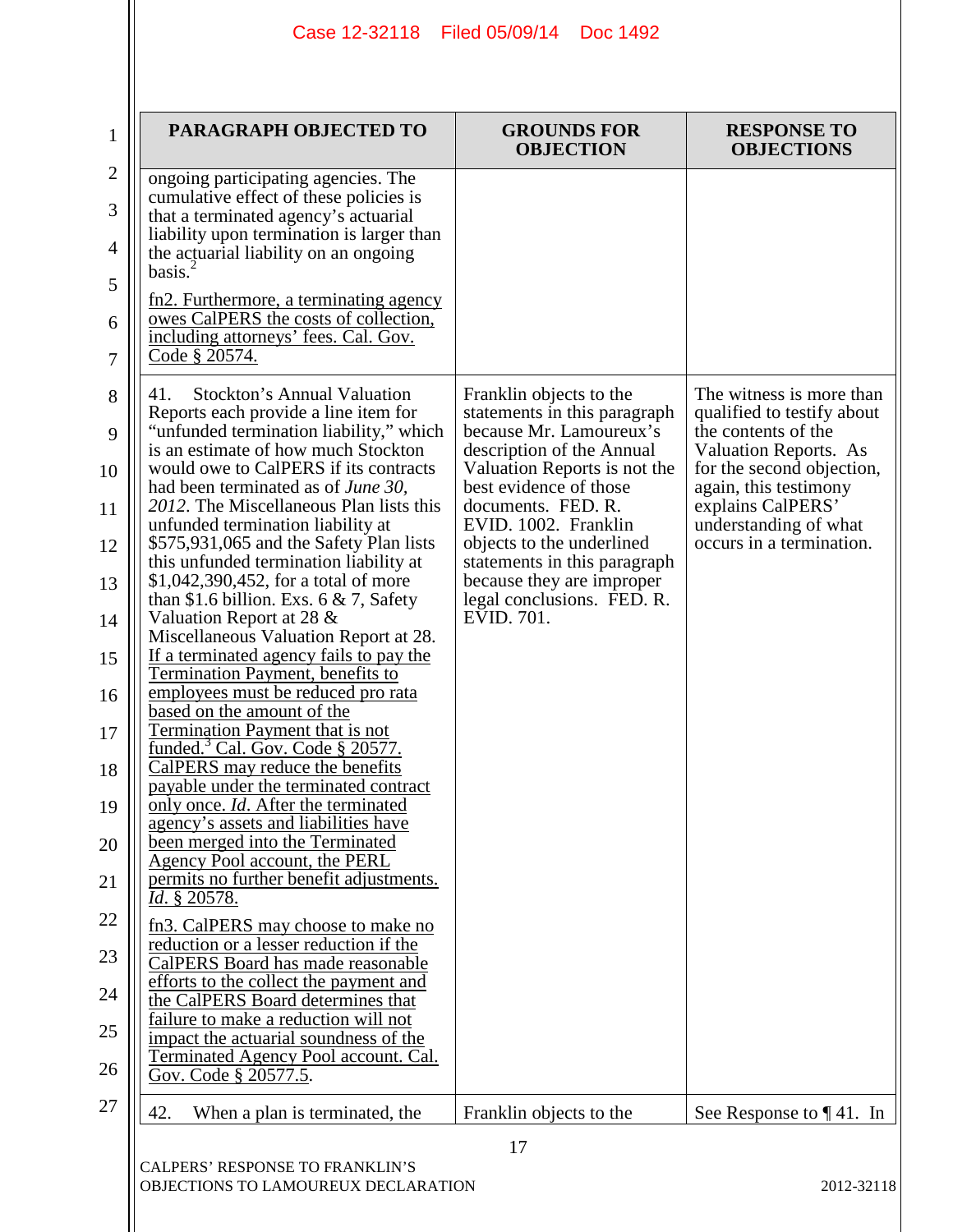|                   | Case 12-32118<br>Filed 05/09/14<br>Doc 1492                                                                                       |                                                                                         |                                                                           |  |
|-------------------|-----------------------------------------------------------------------------------------------------------------------------------|-----------------------------------------------------------------------------------------|---------------------------------------------------------------------------|--|
|                   |                                                                                                                                   |                                                                                         |                                                                           |  |
| $\mathbf 1$       | PARAGRAPH OBJECTED TO                                                                                                             | <b>GROUNDS FOR</b><br><b>OBJECTION</b>                                                  | <b>RESPONSE TO</b><br><b>OBJECTIONS</b>                                   |  |
| $\mathbf{2}$<br>3 | PERL imposes a lien in favor of<br>CalPERS "on the assets of a terminated<br>contracting agency, subject only to a                | statements in this paragraph<br>because they are improper<br>legal conclusions. FED. R. | addition, the law says<br>what it says and the<br>Court can take judicial |  |
| 4                 | prior lien for wages." Cal. Gov. Code §<br>20574. Legislative history confirms                                                    | EVID. 701.                                                                              | notice of the law and its<br>legislative history.                         |  |
| 5                 | that this section immediately provides<br>CalPERS with the rights of a senior                                                     |                                                                                         |                                                                           |  |
| 6                 | secured creditor as a matter of law. The<br>legislature expressly intended to "grant"<br>PERS a lien against the assets of public |                                                                                         |                                                                           |  |
| $\tau$            | agencies who have terminated their<br>membership in the system, usually as a                                                      |                                                                                         |                                                                           |  |
| 8<br>9            | result of agency dissolution and<br>bankruptcy who have unfunded                                                                  |                                                                                         |                                                                           |  |
| 10                | liabilities owed to PERS for vested<br>employee benefits and have no ability<br>to pay such liabilities." Ex. 13 at 35            |                                                                                         |                                                                           |  |
| 11                | (relevant portions of Legislative<br>History of California Government                                                             |                                                                                         |                                                                           |  |
| 12                | Code § 20574).                                                                                                                    |                                                                                         |                                                                           |  |
| 13                | 43.<br>If Stockton chose to terminate its<br>relationship with CalPERS, the City<br>would be faced with an immediately            | Franklin objects to the<br>statements in this paragraph<br>because they are improper    | This is not a legal<br>conclusion, it is a fact<br>based on the plain     |  |
| 14                | due and owing massive termination<br>liability secured by a senior lien on all                                                    | legal conclusions. FED. R.<br>EVID. 701.                                                | language of the<br>applicable law.                                        |  |
| 15<br>16          | its assets. The estimated combined<br>unfunded termination liability for both<br>of the City's plans as of 2012, net of           |                                                                                         | Moreover, the amounts<br>owed upon termination<br>are well within the     |  |
| 17                | the value of assets in the plans, is<br>approximately \$1.6 billion, as more                                                      |                                                                                         | witness's knowledge<br>given he is CalPERS'                               |  |
| 18                | particularly described in paragraph 41<br>above.                                                                                  |                                                                                         | Deputy Chief Actuary.                                                     |  |
| 19                | 44.<br>I have read the "Reply of<br>Franklin High Yield Tax-Free Income                                                           | Franklin objects to the<br>statements in this paragraph                                 | First, this testimony does<br>not misstate Franklin's                     |  |
| 20                | Fund and Franklin California High<br><b>Yield Municipal Fund to the CalPERS</b>                                                   | because they misstate<br>Franklin's arguments.                                          | arguments; in fact, it<br>directly quotes Franklin's                      |  |
| 21<br>22          | <b>Brief Regarding Pension Liabilities</b><br>(the "Reply"). The Reply argues that a                                              | Franklin objects to the<br>underlined statements in                                     | arguments. Second, the<br>testimony merely                                |  |
| 23                | large portion of a termination claim<br>"would not be an allowed claim<br>because it would exceed the City's                      | this paragraph because they<br>are improper legal<br>conclusions. FED. R.               | corrects Franklin's<br>fundamental<br>misunderstanding                    |  |
| 24                | actual pension liability." Reply, 9:4-5.<br><u>That is not correct because, in a</u>                                              | EVID. 701.                                                                              | regarding what the<br>termination payment                                 |  |
| 25                | termination situation, the termination<br>claim is the actual unfunded pension                                                    |                                                                                         | reflects.                                                                 |  |
| 26                | <u>liability</u> . The Reply misapprehends the<br>meaning of actuarial liability and the                                          |                                                                                         |                                                                           |  |
| 27                | difference between an ongoing plan<br>and a terminated plan. In an ongoing                                                        |                                                                                         |                                                                           |  |

18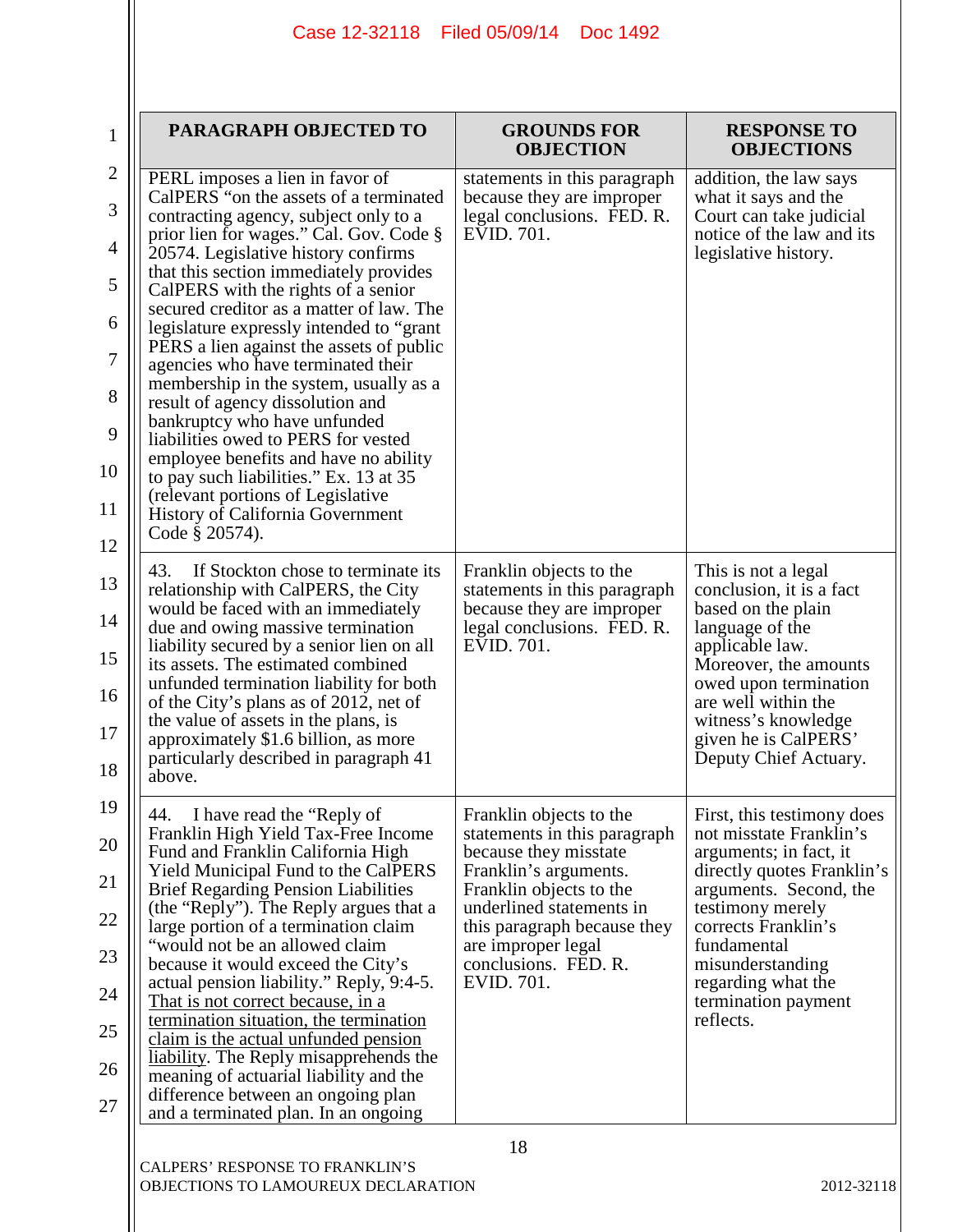| PARAGRAPH OBJECTED TO                                                                                                                                                                                                                                                                                                                                                                                                                                                                                                                                                                                                                                                                                                                                                                                                                                                                                                                                                                                                                                                                                                                                                                                                                | <b>GROUNDS FOR</b><br><b>OBJECTION</b>                                                                                                                                                                                                                                                         | <b>RESPONSE TO</b><br><b>OBJECTIONS</b>                                                                                                                                                                                                                                              |
|--------------------------------------------------------------------------------------------------------------------------------------------------------------------------------------------------------------------------------------------------------------------------------------------------------------------------------------------------------------------------------------------------------------------------------------------------------------------------------------------------------------------------------------------------------------------------------------------------------------------------------------------------------------------------------------------------------------------------------------------------------------------------------------------------------------------------------------------------------------------------------------------------------------------------------------------------------------------------------------------------------------------------------------------------------------------------------------------------------------------------------------------------------------------------------------------------------------------------------------|------------------------------------------------------------------------------------------------------------------------------------------------------------------------------------------------------------------------------------------------------------------------------------------------|--------------------------------------------------------------------------------------------------------------------------------------------------------------------------------------------------------------------------------------------------------------------------------------|
| plan, adjustments can be made to future<br>contributions as the actuarial results<br>differ from actuarial assumptions and<br>as assumptions change over time. In a<br>terminated plan, there are no future<br>contributions and no ability to make<br>adjustments. Consequently, the<br>actuarial liability for a terminated plan<br>is necessarily greater than the actuarial<br>liability for an ongoing plan, and the<br>unfunded actuarial liability on<br>termination is the amount that would be<br>needed to fully fund the plan because<br>there will be no further contributions<br>and would therefore be the amount of<br>the claim.<br>45.<br>In a termination, CalPERS would<br>continue benefits without reduction<br>only if the Board were to find that<br>benefit continuation will not impact the<br>actuarial soundness of the Terminated<br>Agency Pool. Cal. Gov. Code §<br>20577.5. As a result, because Stockton<br>could not fund its shortfall following a<br>hypothetical termination, in the event<br>that Stockton did not fund a material<br>amount of its contribution obligations,<br>CalPERS would be required to reduce<br>benefits before merging Stockton's<br>assets into the Terminated Agency | Franklin objects to the<br>underlined statements in<br>this paragraph because they<br>are improper legal<br>conclusions. FED. R.<br>EVID. 701. Franklin<br>objects to the italicized<br>statements in this paragraph<br>because they speculative<br>and lack foundation. FED.<br>R. EVID. 602. | The underlined statement<br>is not a legal conclusion<br>because it explains<br>CalPERS' understanding<br>of what might occur<br>upon termination.<br>Moreover, it is not<br>speculative because it<br>explains what CalPERS<br>would do in the event of<br>an unfunded termination. |
| Pool.<br>46. Further, if the City chooses to<br>terminate its relationship with<br>CalPERS, the City could not enter into<br>a new relationship with CalPERS for at<br>least three years from the date of<br>termination. <i>Id.</i> $\S$ 20460. Although the<br>City's existing employees that had<br>benefits accrued as of the termination<br>date in CalPERS would retain their<br>benefits (albeit likely reduced<br>dramatically), they would earn no<br>additional benefits, and new employees<br>would have no retirement system in<br>which to participate.<br>47.<br>Generally, benefits accrued by an                                                                                                                                                                                                                                                                                                                                                                                                                                                                                                                                                                                                                     | Franklin objects to the<br>statements in this paragraph<br>because they contain<br>improper legal conclusions.<br>FED. R. EVID. 701.<br>Franklin objects to the                                                                                                                                | Again, this is not a legal<br>conclusion; rather, it is a<br>statement on the<br>consequences of<br>termination and explains<br>CalPERS' understanding<br>of the consequences of<br>such termination.<br>See Response to $\P$ 46.                                                    |
| employee while working for one<br>agency participating in CalPERS are                                                                                                                                                                                                                                                                                                                                                                                                                                                                                                                                                                                                                                                                                                                                                                                                                                                                                                                                                                                                                                                                                                                                                                | statements in this paragraph<br>because they contain                                                                                                                                                                                                                                           |                                                                                                                                                                                                                                                                                      |
| CALPERS' RESPONSE TO FRANKLIN'S<br>OBJECTIONS TO LAMOUREUX DECLARATION                                                                                                                                                                                                                                                                                                                                                                                                                                                                                                                                                                                                                                                                                                                                                                                                                                                                                                                                                                                                                                                                                                                                                               | 19                                                                                                                                                                                                                                                                                             | 2012-32118                                                                                                                                                                                                                                                                           |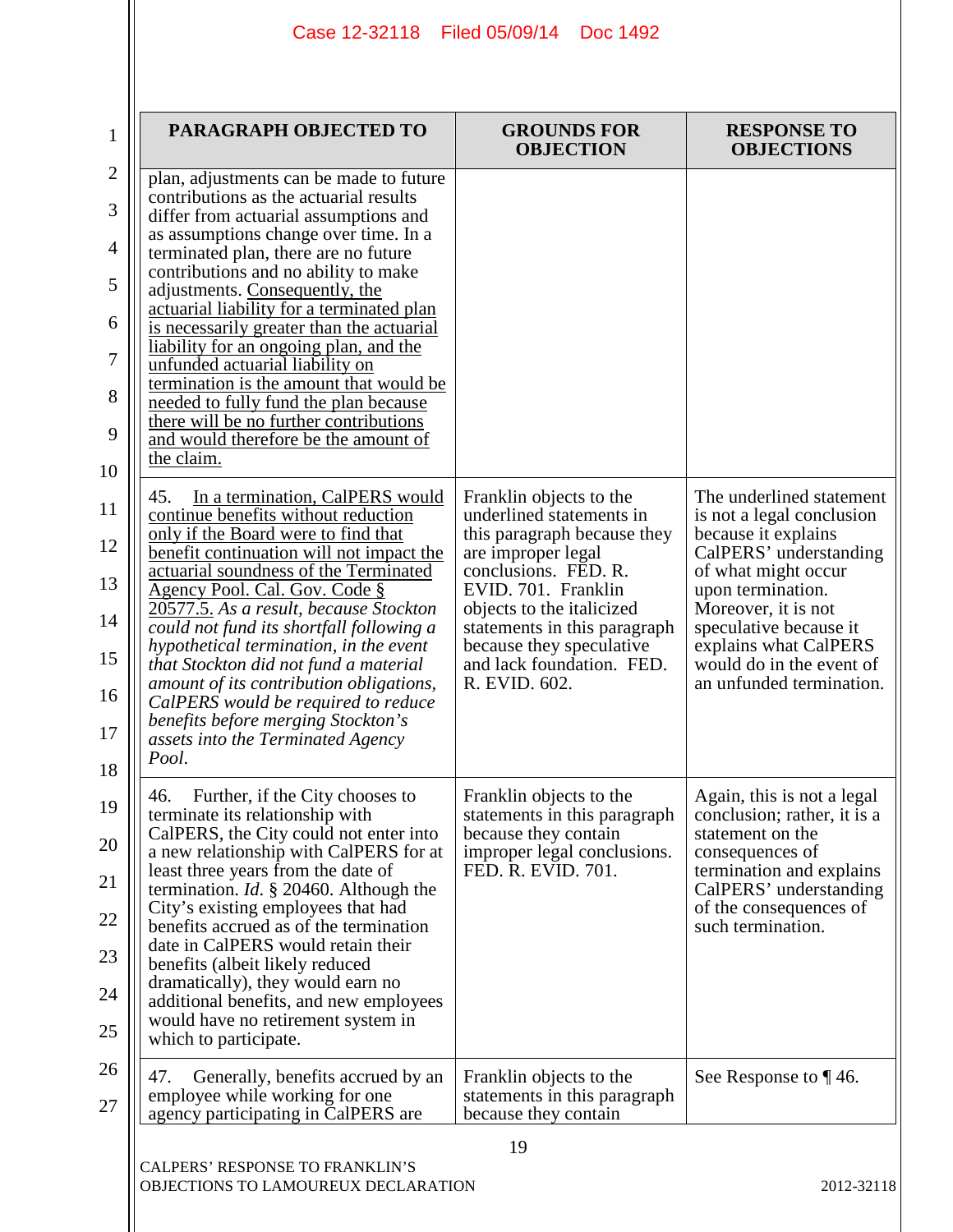| PARAGRAPH OBJECTED TO                                                              | <b>GROUNDS FOR</b>                                        | <b>RESPONSE TO</b>                              |
|------------------------------------------------------------------------------------|-----------------------------------------------------------|-------------------------------------------------|
|                                                                                    | <b>OBJECTION</b>                                          | <b>OBJECTIONS</b>                               |
| portable should that employee move to<br>another CalPERS participating             | improper legal conclusions.<br>FED. R. EVID. 701.         |                                                 |
| employer. This is also true for                                                    |                                                           |                                                 |
| employers who enjoy reciprocity with                                               |                                                           |                                                 |
| CalPERS. This means that benefits will                                             |                                                           |                                                 |
| continue to accrue uninterrupted when                                              |                                                           |                                                 |
| an employee transfers to another<br>employer albeit under the benefits             |                                                           |                                                 |
| formulas and other ancillary benefits                                              |                                                           |                                                 |
| provided for under employment                                                      |                                                           |                                                 |
| agreements for each employer during                                                |                                                           |                                                 |
| the time of service for that employer.<br>Each agency will bear responsibility for |                                                           |                                                 |
| payment for the benefits accrued during                                            |                                                           |                                                 |
| the service of the employee. For                                                   |                                                           |                                                 |
| example, for an employee who works                                                 |                                                           |                                                 |
| for Stockton for fifteen years and then<br>works for the City of Davis for five    |                                                           |                                                 |
| years, the benefits will be funded by                                              |                                                           |                                                 |
| Stockton for the fifteen year period and                                           |                                                           |                                                 |
| by Davis for the five year period. If the                                          |                                                           |                                                 |
| Stockton plan were to be terminated,<br>the benefits for Stockton employees        |                                                           |                                                 |
| would likely be reduced for the period                                             |                                                           |                                                 |
| of their service with Stockton if                                                  |                                                           |                                                 |
| Stockton failed to pay a substantial                                               |                                                           |                                                 |
| portion of its termination liability. For<br>employees that transfer to another    |                                                           |                                                 |
| employer that was also part of the                                                 |                                                           |                                                 |
| CalPERS system, they would continue                                                |                                                           |                                                 |
| to accrue benefits that would not be                                               |                                                           |                                                 |
| subject to reduction on account of the<br>termination of the Stockton plans.       |                                                           |                                                 |
|                                                                                    |                                                           |                                                 |
| 48.<br>CalPERS' principal                                                          | Franklin objects to the                                   | Franklin, not CalPERS                           |
| responsibility is to maintain the                                                  | statements in this paragraph                              | nor the City, have put the                      |
| integrity of the California Public<br>Employees' Retirement System. The            | because they are not<br>relevant. FED. R. EVID.           | relationship between<br>CalPERS and the City at |
| ability of the sponsor of a defined                                                | 401, 402. Franklin further                                | issue in this case. This                        |
| benefit pension plan to maintain an                                                | objects to the underlined                                 | testimony explains who                          |
| orderly and reliable schedule of benefit                                           | statements in this paragraph                              | CalPERS is and is                               |
| payments is the principal factor in                                                | because they are speculative<br>and lack foundation. FED. | therefore relevant under                        |
| providing benefit security for retirees<br>and in the maintenance of an            | R. EVID. 602.                                             | Franklin's theory of the<br>case. Moreover, as  |
| actuarially sound plan. If a City like                                             |                                                           | CalPERS' Deputy Chief                           |
| Stockton does not timely make its                                                  |                                                           | Actuary, the witness is                         |
| required payments, the actuarial                                                   |                                                           | more than qualified to                          |
| soundness of the fund will be<br>negatively impacted. The actuarial                |                                                           | testify about these<br>matters. Moreover, the   |
| calculations are premised on the                                                   |                                                           | statements are not                              |
| assumption that contributions will be                                              |                                                           | speculative because they                        |
|                                                                                    | 20                                                        |                                                 |
|                                                                                    |                                                           |                                                 |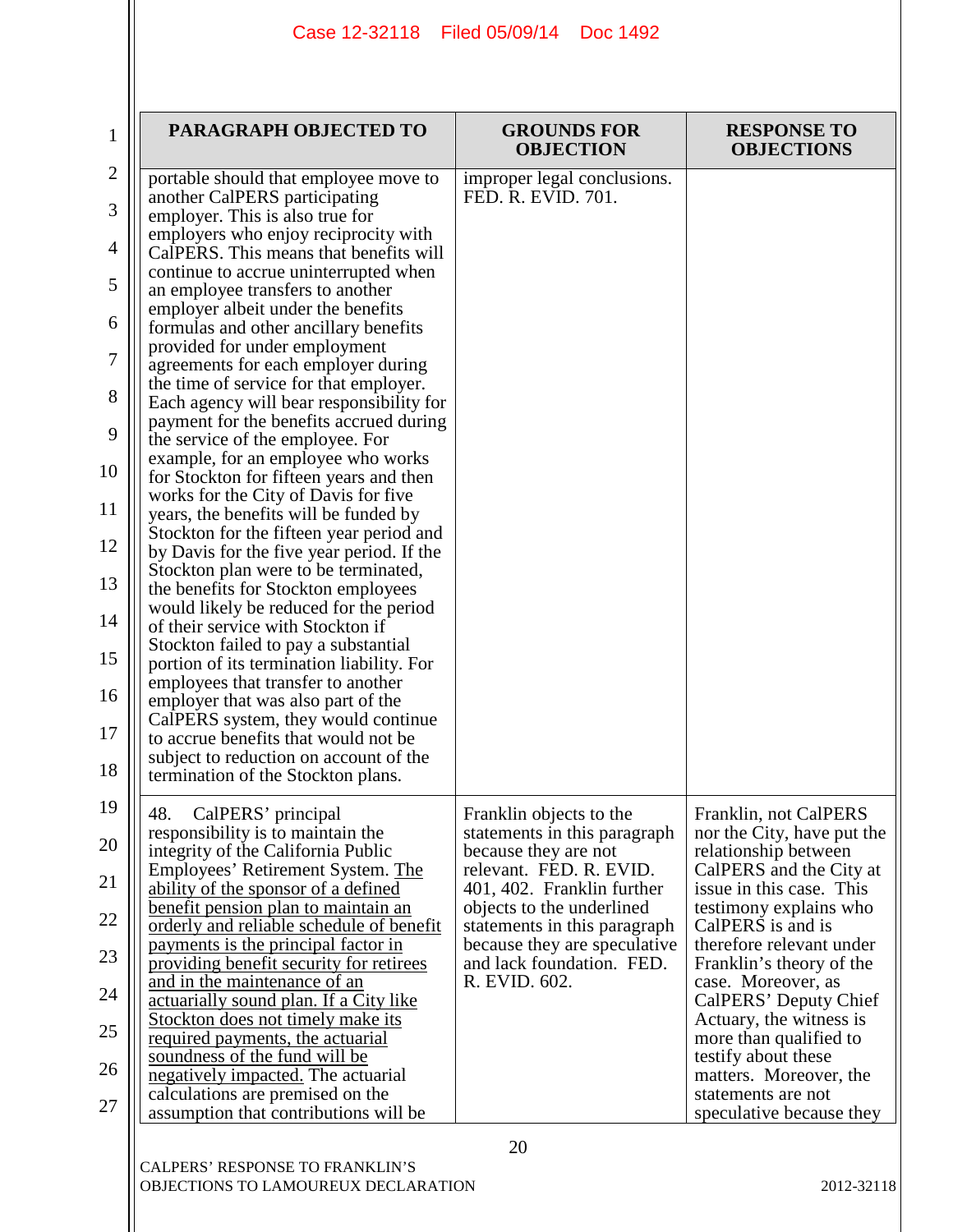|                | Case 12-32118 Filed 05/09/14 Doc 1492                                                                                       |                                        |                                         |  |  |
|----------------|-----------------------------------------------------------------------------------------------------------------------------|----------------------------------------|-----------------------------------------|--|--|
| 1              | PARAGRAPH OBJECTED TO                                                                                                       | <b>GROUNDS FOR</b><br><b>OBJECTION</b> | <b>RESPONSE TO</b><br><b>OBJECTIONS</b> |  |  |
| $\overline{2}$ | made when required and invested when                                                                                        |                                        | reflect reality.                        |  |  |
| 3              | made. When contributions are delayed<br>beyond the required date, the plan falls<br>out of actuarial balance and actuarial  |                                        |                                         |  |  |
| $\overline{4}$ | soundness is put in jeopardy. By not                                                                                        |                                        |                                         |  |  |
| 5              | making timely contributions, the asset<br>base is not being increased as projected                                          |                                        |                                         |  |  |
| 6              | while at the same time, the liabilities                                                                                     |                                        |                                         |  |  |
| 7              | are continuing to increase as employees<br>continue to earn service credit. No                                              |                                        |                                         |  |  |
| 8              | contracting agency can be allowed to<br>unilaterally determine when and how<br>much it will contribute to fulfill its       |                                        |                                         |  |  |
| 9              | obligations to the retirement system.                                                                                       |                                        |                                         |  |  |
| 10             | Allowing such a unilateral modification<br>of contribution obligations threatens<br>the integrity of the retirement systems |                                        |                                         |  |  |
| 11             | and the interests of the State of                                                                                           |                                        |                                         |  |  |
|                | California in the administration of<br>benefits for its public servants.                                                    |                                        |                                         |  |  |
| 12             |                                                                                                                             |                                        |                                         |  |  |
| 13             |                                                                                                                             |                                        |                                         |  |  |
| 14             |                                                                                                                             |                                        |                                         |  |  |
| 15<br>16       |                                                                                                                             |                                        |                                         |  |  |
| 17             |                                                                                                                             |                                        |                                         |  |  |
| 18             |                                                                                                                             |                                        |                                         |  |  |
| 19             |                                                                                                                             |                                        |                                         |  |  |
| 20             |                                                                                                                             |                                        |                                         |  |  |
| 21             |                                                                                                                             |                                        |                                         |  |  |
| 22             |                                                                                                                             |                                        |                                         |  |  |
| 23             |                                                                                                                             |                                        |                                         |  |  |
| 24             |                                                                                                                             |                                        |                                         |  |  |
| 25             |                                                                                                                             |                                        |                                         |  |  |
| 26             |                                                                                                                             |                                        |                                         |  |  |
| 27             |                                                                                                                             |                                        |                                         |  |  |
|                |                                                                                                                             | 21                                     |                                         |  |  |
|                | CALPERS' RESPONSE TO FRANKLIN'S<br>OBJECTIONS TO LAMOUREUX DECLARATION                                                      |                                        | 2012-32118                              |  |  |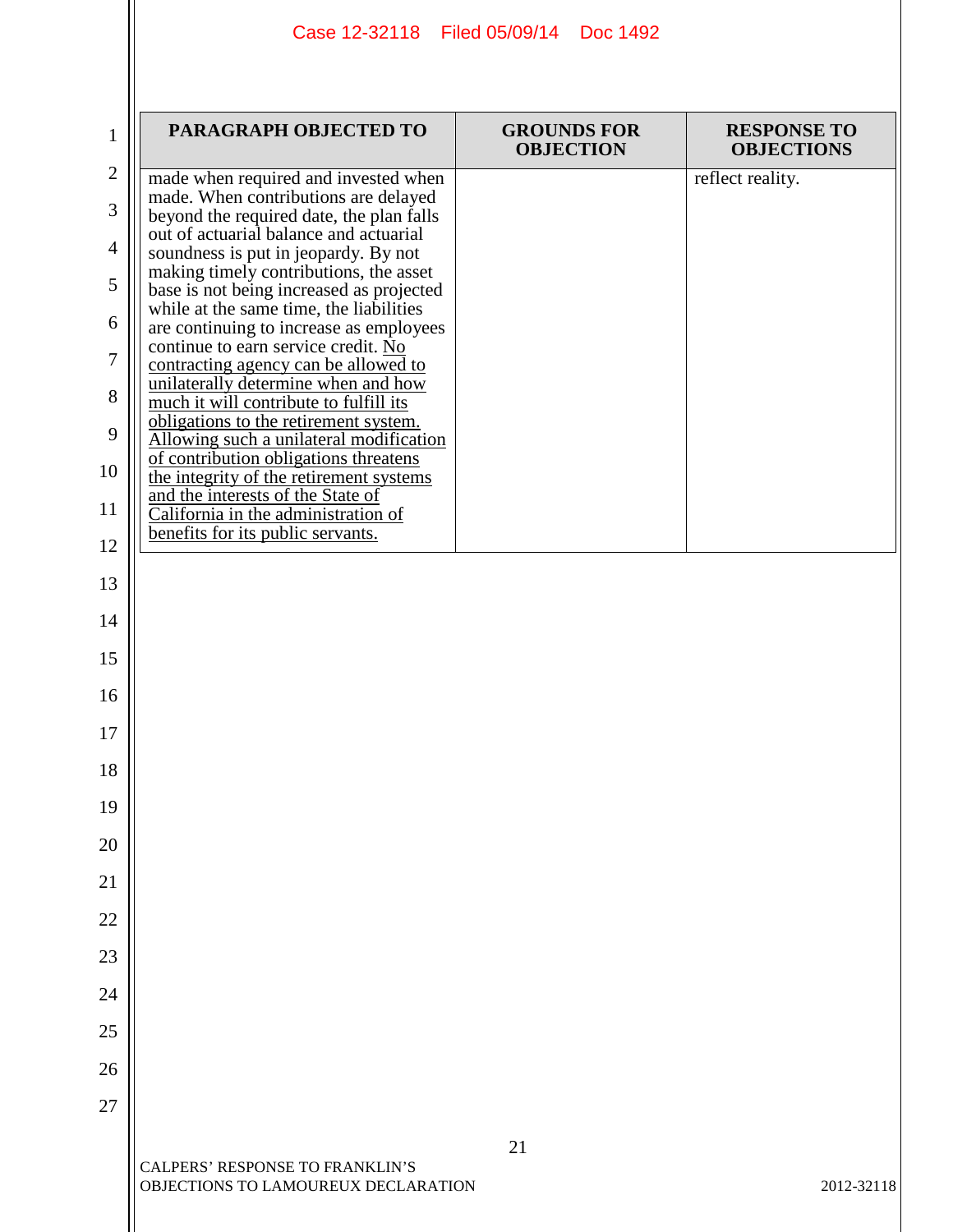|                                                    | PARAGRAPH OBJECTED TO                                                                      | <b>GROUNDS FOR</b><br><b>OBJECTION</b>                                                      | <b>RESPONSE TO</b><br><b>OBJECTIONS</b>                                     |
|----------------------------------------------------|--------------------------------------------------------------------------------------------|---------------------------------------------------------------------------------------------|-----------------------------------------------------------------------------|
|                                                    | Exhibit No. $1 -$ July 2011 Paper Titled                                                   | Franklin objects to this                                                                    | CalPERS and Franklin                                                        |
| "Vested Rights of CalPERS Members"<br>$-$ pp. 1-20 | exhibit because it contains<br>legal conclusions and Mr.                                   | have already agreed to<br>withdraw their respective                                         |                                                                             |
|                                                    | Lamoureux is not qualified<br>to confirm whether the legal<br>interpretations contained in | objections to the<br>introduction of this<br>Exhibit.                                       |                                                                             |
|                                                    |                                                                                            | this exhibit are correct.<br>FED. R. EVID. 701.<br>Franklin further objects to              |                                                                             |
|                                                    |                                                                                            | this exhibit for the reasons<br>set forth in its impending                                  |                                                                             |
|                                                    |                                                                                            | <b>Objections Of Franklin</b><br><b>High Yield Tax-Free</b>                                 |                                                                             |
|                                                    |                                                                                            | Income Fund and Franklin<br>California High Yield<br><b>Municipal Fund To</b>               |                                                                             |
|                                                    |                                                                                            | CalPERS' Supplemental<br><b>Exhibit List For Evidentiary</b>                                |                                                                             |
|                                                    |                                                                                            | <b>Hearing Regarding</b><br>Confirmation Of Proposed<br>Plan Of Adjustment.                 |                                                                             |
|                                                    | Exhibit No. 9 – Graph Depicting Rates                                                      | Franklin objects to this                                                                    | This Exhibit is a portion                                                   |
| Plant – p. $346$                                   | Over Time for Sample Miscellaneous                                                         | exhibit because it lacks<br>foundation. FED. E. EVID.                                       | of a PowerPoint that the<br>witness himself created                         |
|                                                    |                                                                                            | 602. Franklin further<br>objects to this exhibit<br>because it is irrelevant.               | and therefore he has<br>foundation to testify<br>about it contents.         |
|                                                    |                                                                                            | FED. R. EVID. 401, 402.<br>Franklin further objects to                                      |                                                                             |
|                                                    |                                                                                            | this exhibit because it poses<br>an incomplete hypothetical.<br>Franklin further objects to | Franklin, not CalPERS<br>nor the City, have put the                         |
|                                                    |                                                                                            | this exhibit for the reasons<br>set forth in its impending                                  | relationship between<br>CalPERS and the City at<br>issue in this case. This |
|                                                    |                                                                                            | <i><b>Objections Of Franklin</b></i><br><b>High Yield Tax-Free</b>                          | Exhibit directly<br>contradicts Franklin's                                  |
|                                                    |                                                                                            | Income Fund and Franklin<br>California High Yield<br><b>Municipal Fund To</b>               | expert's erroneous view<br>about the trajectory of<br>contribution rates.   |
|                                                    |                                                                                            | CalPERS' Supplemental<br><b>Exhibit List For Evidentiary</b>                                | Moreover, it is not an                                                      |
|                                                    |                                                                                            | <b>Hearing Regarding</b><br><b>Confirmation Of Proposed</b>                                 | incomplete hypothetical<br>because it explains                              |
|                                                    |                                                                                            | Plan Of Adjustment.                                                                         | historical rates.                                                           |
|                                                    |                                                                                            |                                                                                             |                                                                             |
|                                                    |                                                                                            |                                                                                             |                                                                             |
|                                                    |                                                                                            | 22                                                                                          |                                                                             |
|                                                    | CALPERS' RESPONSE TO FRANKLIN'S<br>OBJECTIONS TO LAMOUREUX DECLARATION                     |                                                                                             | 2012-32118                                                                  |